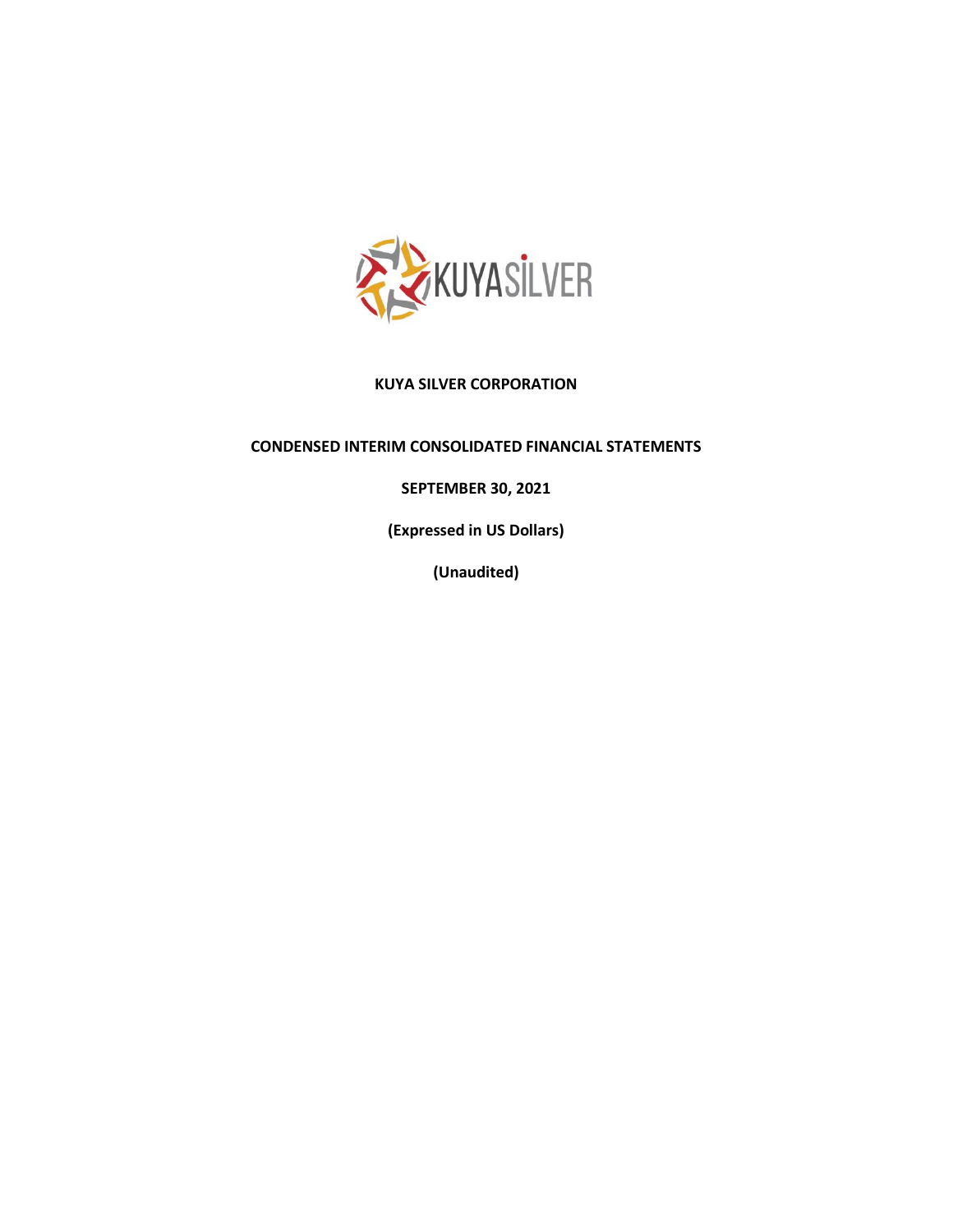### **KUYA SILVER CORPORATION**

CONDENSED INTERIM CONSOLIDATED STATEMENTS OF FINANCIAL POSITION (Expressed in US Dollars) (Unaudited) As at

|                                                           | September                |     | <b>December</b>         |
|-----------------------------------------------------------|--------------------------|-----|-------------------------|
|                                                           | 30, 2021                 |     | 31, 2020                |
| <b>ASSETS</b>                                             |                          |     |                         |
|                                                           |                          |     |                         |
| <b>Current</b>                                            |                          |     |                         |
| Cash                                                      | \$<br>4,146,595          | \$  | 4,904,562               |
| Receivables                                               | 286,035                  |     | 69,997                  |
| Prepaids and advances                                     | 90,112                   |     | 39,178                  |
|                                                           | 4,522,742                |     | 5,013,737               |
| <b>Advances to suppliers (Note 11)</b>                    | 259,437                  |     |                         |
| Facilities and equipment (Note 7)                         | 260,233                  |     | 11,426                  |
| <b>Exploration and evaluation assets (Note 8)</b>         | 22,998,446               |     | 16,726,267              |
|                                                           | \$<br>28,040,858         | \$  | 21,751,430              |
|                                                           |                          |     |                         |
| <b>LIABILITIES</b>                                        |                          |     |                         |
| <b>Current</b>                                            |                          |     |                         |
| Accounts payable and accrued liabilities (Notes 9 and 11) | \$<br>1,548,706          | \$. | 2,055,290               |
| Related party loans (Note 11)                             |                          |     | 156,990                 |
|                                                           | 1,548,706                |     | 2,212,280               |
| <b>Obligation to issue shares (Note 8)</b>                | 400,000                  |     |                         |
| <b>Reclamation provision (Note 8)</b>                     | 1,206,989                |     | 51,630                  |
|                                                           | 3,155,695                |     | 2,263,910               |
|                                                           |                          |     |                         |
| <b>SHAREHOLDERS' EQUITY</b>                               |                          |     |                         |
| Share capital (Note 10)                                   | 33,221,539               |     | 22,837,377<br>1,009,988 |
| Reserves (Note 10)<br>Deficit                             | 1,359,295<br>(9,695,671) |     | (4,359,845)             |
|                                                           | 24,885,163               |     | 19,487,520              |
|                                                           |                          |     |                         |
|                                                           | \$<br>28,040,858         | \$  | 21,751,430              |
| Nature of operations and going concern (Note 1)           |                          |     |                         |
| <b>Commitments and contingencies (Note 16)</b>            |                          |     |                         |
| Subsequent events (Note 17)                               |                          |     |                         |
|                                                           |                          |     |                         |

Approved on behalf of the board by:

/s/ *"David Stein" /s/ "Dale Peniuk"* David Stein, Director **Dale Peniuk, Director** 

The accompanying notes are an integral part of these condensed interim consolidated financial statements.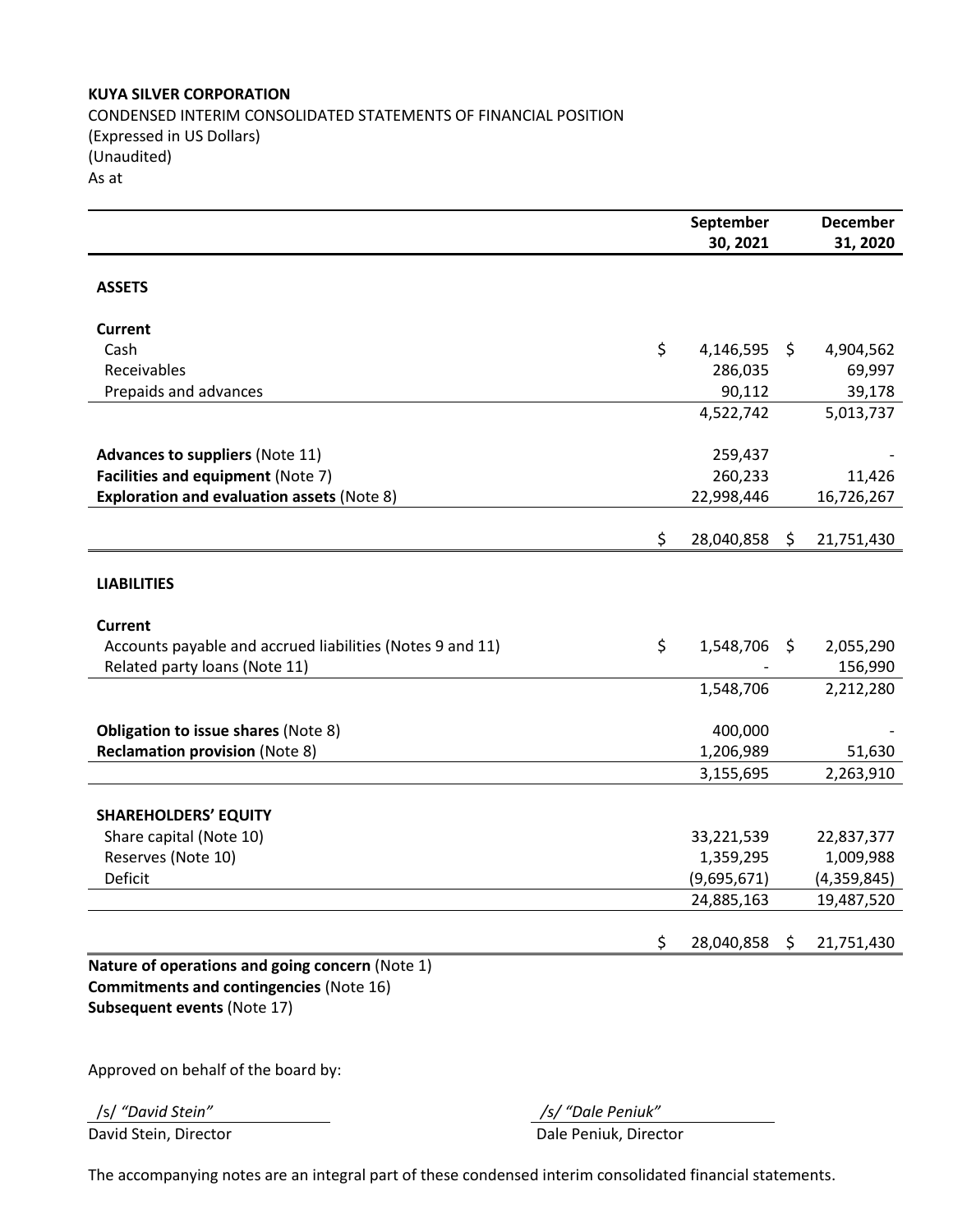# **KUYA SILVER CORPORATION** CONDENSED INTERIM CONSOLIDATED STATEMENTS OF LOSS AND COMPREHENSIVE LOSS (Expressed in US Dollars) (Unaudited)

|                                            | <b>Three</b>      | <b>Three</b>     |      | <b>Nine</b>   | <b>Nine</b>      |
|--------------------------------------------|-------------------|------------------|------|---------------|------------------|
|                                            | months            | months           |      | months        | months           |
|                                            | ended             | ended            |      | ended         | ended            |
|                                            | September         | September        |      | September     | September        |
|                                            | 30, 2021          | 30, 2020         |      | 30, 2021      | 30, 2020         |
| <b>Property expenses</b>                   |                   |                  |      |               |                  |
| Exploration and evaluation expenditures    |                   |                  |      |               |                  |
| (Notes 8 and 11)                           | \$<br>1,391,228   | \$               | - \$ | 3,044,012     | \$<br>3,561      |
|                                            | 1,391,228         |                  |      | 3,044,012     | 3,561            |
| <b>Administrative expenses</b>             |                   |                  |      |               |                  |
| Administrative costs                       | 10,714            |                  |      | 32,366        |                  |
| Consulting fees                            |                   | 5,150            |      | 90,400        | 5,150            |
| Directors' fees (Note 11)                  | 21,812            |                  |      | 71,590        |                  |
| <b>Filing fees</b>                         | 6,113             | 8,852            |      | 25,275        | 8,852            |
| Management fees (Note 11)                  | 16,078            | 212,552          |      | 221,255       | 212,552          |
| Marketing and investor relations           | 97,986            | 8,360            |      | 232,911       | 8,360            |
| Office and miscellaneous                   | 64,154            | 11,681           |      | 220,487       | 81,678           |
| Professional fees (Note 11)                | 129,458           | 116,341          |      | 291,378       | 116,341          |
| Share-based compensation                   |                   |                  |      |               |                  |
| (Notes 10 and 11)                          | 116,681           | 8,645            |      | 456,588       | 25,934           |
| Shareholder communication                  | 1,832             | 486              |      | 11,870        | 486              |
| Transfer agent                             | 1,531             |                  |      | 8,085         |                  |
| Travel                                     | 79,378            |                  |      | 161,703       |                  |
| Wages and benefits (Note 11)               | 304,631           |                  |      | 527,324       |                  |
|                                            | (850, 368)        | (372,067)        |      | (2,351,232)   | (459,353)        |
| <b>Operating loss</b>                      | (2, 241, 596)     | (372,067)        |      | (5, 395, 244) | (462, 914)       |
|                                            |                   |                  |      |               |                  |
| Equity (loss) in CobalTech (Note 6)        | (97, 327)         |                  |      | (208, 172)    |                  |
| Foreign exchange gain                      | 34,158            |                  |      | 128,851       |                  |
| Gain on write-off of accounts payable and  |                   |                  |      |               |                  |
| accrued liabilities                        | 132,196           |                  |      | 132,196       |                  |
| Interest income                            |                   | 56               |      | 6,443         | 419              |
|                                            | 69,027            | 56               |      | 59,318        | 419              |
| Loss for the period                        | (2, 172, 569)     | (372, 011)       |      | (5,335,926)   | (462, 495)       |
|                                            |                   |                  |      |               |                  |
| Other comprehensive income (loss)          |                   |                  |      |               |                  |
| Item that may be reclassified subsequently |                   |                  |      |               |                  |
| to profit and loss                         |                   |                  |      |               |                  |
| Foreign currency translation adjustment    | (647, 681)        |                  |      | (172,503)     |                  |
|                                            |                   |                  |      |               |                  |
| Comprehensive loss for the period          | \$<br>(2,820,250) | \$<br>(372, 011) | \$   | (5,508,429)   | \$<br>(462, 495) |
| Loss per common share - basic and diluted  | \$<br>(0.05)      | \$<br>(0.03)     | \$   | (0.13)        | \$<br>(0.04)     |
| Weighted average number of common          |                   |                  |      |               |                  |
| shares outstanding - basic and diluted     | 44,722,720        |                  |      |               | 12,885,848       |
|                                            |                   | 13,041,985       |      | 41,289,438    |                  |

The accompanying notes are an integral part of these condensed interim consolidated financial statements.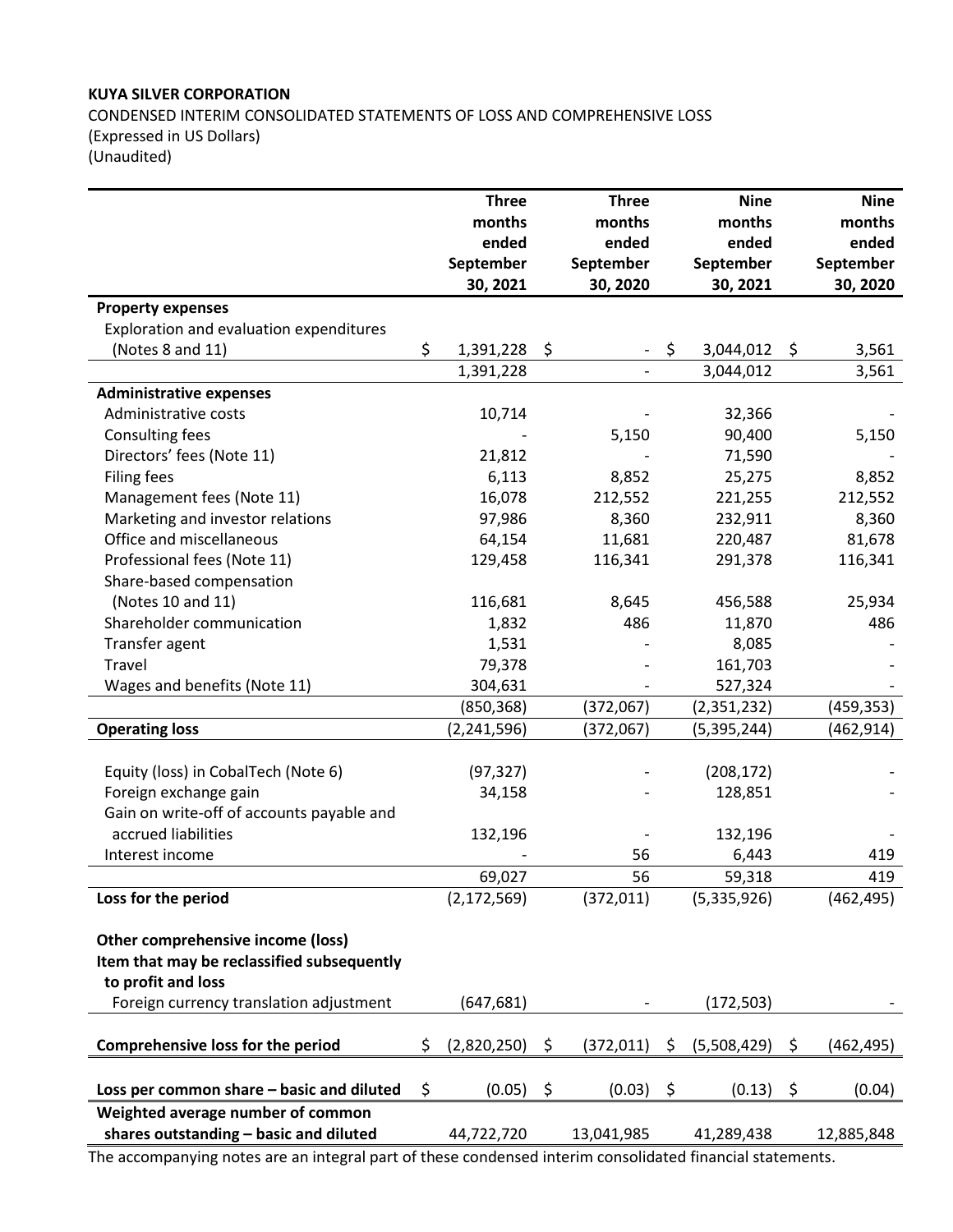# **KUYA SILVER CORPORATION** CONDENSED INTERIM CONSOLIDATED STATEMENTS OF CHANGES IN SHAREHOLDERS' EQUITY (Expressed in US Dollars) (Unaudited)

|                                              | <b>Share Capital</b> |                  |               |              |             |                   |                  |
|----------------------------------------------|----------------------|------------------|---------------|--------------|-------------|-------------------|------------------|
|                                              |                      |                  |               |              | Foreign     |                   |                  |
|                                              |                      |                  |               |              | currency    |                   |                  |
|                                              | Number               |                  | Share-based   |              | translation |                   |                  |
|                                              | of shares            | Amount           | reserves      |              | reserves    | Deficit           | Total            |
| December 31, 2019                            | 6,642,766            | \$<br>3,348,913  | \$<br>559,722 | $\mathsf{S}$ |             | \$<br>(682, 518)  | \$<br>3,226,117  |
| Issuance of common shares for cash (Note 10) | 7,942,203            | 9,807,353        |               |              |             |                   | 9,807,353        |
| Share issue costs                            |                      | (678, 044)       |               |              |             |                   | (678, 044)       |
| Share-based compensation (Note 10)           |                      |                  | 25,934        |              |             |                   | 25,934           |
| Loss for the period                          |                      |                  |               |              |             | (462, 495)        | (462, 495)       |
| September 30, 2020                           | 14,584,969           | 12,478,222       | 585,656       |              |             | (1, 145, 013)     | 11,918,865       |
| Completion of RTO with Miramont (Note 4):    |                      |                  |               |              |             |                   |                  |
| Eliminate common shares of Kuya              | (14,584,969)         |                  |               |              |             |                   |                  |
| Post-consolidation common shares, share      |                      |                  |               |              |             |                   |                  |
| capital and reserves of Miramont as at       |                      |                  |               |              |             |                   |                  |
| October 1, 2020                              | 5,577,322            | 9,752,502        | 636,030       |              |             |                   | 10,388,532       |
| Eliminate pre-acquisition share capital and  |                      |                  |               |              |             |                   |                  |
| reserves of Miramont                         |                      | (9,752,502)      | (636,030)     |              |             |                   | (10, 388, 532)   |
| Equity issued per RTO with Kuya              | 26,763,410           | 3,773,064        |               |              |             |                   | 3,773,064        |
| Miramont stock options deemed to be          |                      |                  |               |              |             |                   |                  |
| issued by Kuya on RTO                        |                      |                  | 86,297        |              |             |                   | 86,297           |
| Miramont warrants deemed to be issued by     |                      |                  |               |              |             |                   |                  |
| Kuya on RTO                                  |                      |                  | 100           |              |             |                   | 100              |
| Issuance of common shares on acquisition of  |                      |                  |               |              |             |                   |                  |
| S&L Andes (Note 5)                           | 3,929,288            | 6,084,497        |               |              |             |                   | 6,084,497        |
| Issuance of common shares on exercise of     |                      |                  |               |              |             |                   |                  |
| performance warrants (Note 10)               | 1,632,076            | 501,594          | (500, 778)    |              |             |                   | 816              |
| Share-based compensation (Note 10)           |                      |                  | 300,858       |              |             |                   | 300,858          |
| Foreign currency translation                 |                      |                  |               |              | 537,855     |                   | 537,855          |
| Loss for the period                          |                      |                  |               |              |             | (3, 214, 832)     | (3, 214, 832)    |
| December 31, 2020                            | 37,902,096           | \$<br>22,837,377 | \$<br>472,133 | -\$          | 537,855     | \$<br>(4,359,845) | \$<br>19,487,520 |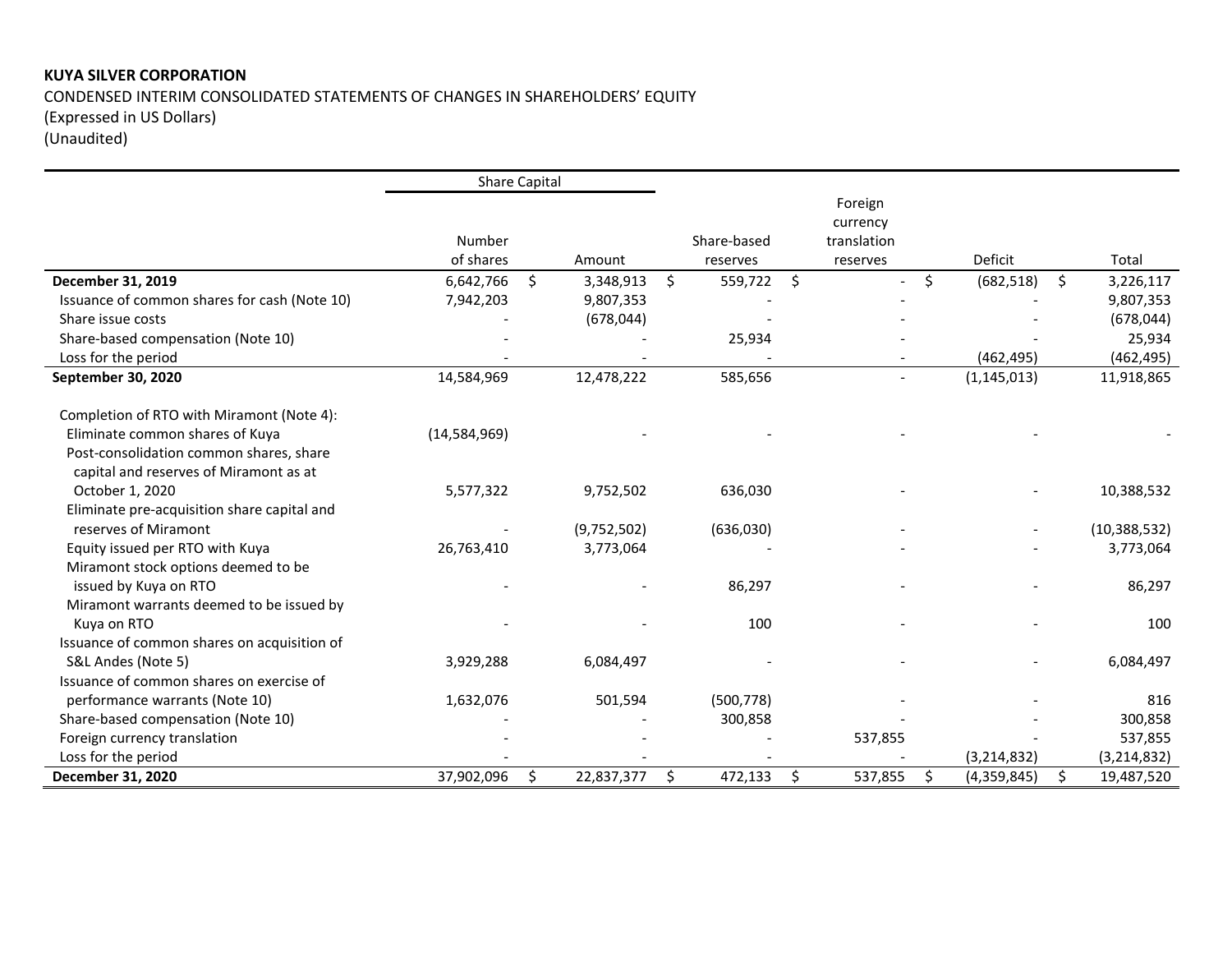# **KUYA SILVER CORPORATION**  CONDENSED INTERIM CONSOLIDATED STATEMENTS OF CHANGES IN SHAREHOLDERS' EQUITY (cont'd…) (Expressed in US Dollars) (Unaudited)

|                                          | Share Capital       |    |            |                         |    |                                                |    |                          |    |             |
|------------------------------------------|---------------------|----|------------|-------------------------|----|------------------------------------------------|----|--------------------------|----|-------------|
|                                          | Number<br>of shares |    | Amount     | Share-based<br>reserves |    | Foreign<br>currency<br>translation<br>reserves |    | Deficit                  |    | Total       |
| December 31, 2020                        | 37,902,096          | Ŝ. | 22,837,377 | \$<br>472,133           | Ŝ. | 537,855                                        | S. | (4,359,845)              | S. | 19,487,520  |
| Issuance of common shares for cash       |                     |    |            |                         |    |                                                |    |                          |    |             |
| (Note 10)                                | 4,842,650           |    | 7,363,505  | 178,630                 |    |                                                |    |                          |    | 7,542,135   |
| Share issue costs                        |                     |    | (567, 961) |                         |    |                                                |    | $\overline{\phantom{0}}$ |    | (567, 961)  |
| Issuance of common shares on acquisition |                     |    |            |                         |    |                                                |    |                          |    |             |
| of CobalTech (Note 6)                    | 1,437,470           |    | 2,668,079  |                         |    |                                                |    | $\overline{\phantom{m}}$ |    | 2,668,079   |
| Issuance of common shares on acquisition |                     |    |            |                         |    |                                                |    |                          |    |             |
| of exploration and evaluation assets     |                     |    |            |                         |    |                                                |    |                          |    |             |
| (Note 6)                                 | 671,141             |    | 771,916    |                         |    |                                                |    |                          |    | 771,916     |
| Issuance of common shares on exercise of |                     |    |            |                         |    |                                                |    |                          |    |             |
| options (Note 10)                        | 50,000              |    | 63,607     | (28, 430)               |    |                                                |    |                          |    | 35,177      |
| Issuance of common shares on exercise of |                     |    |            |                         |    |                                                |    |                          |    |             |
| performance warrants (Note 10)           | 276,624             |    | 85,016     | (84, 878)               |    |                                                |    |                          |    | 138         |
| Warrants expired (Note 10)               |                     |    |            | (100)                   |    |                                                |    | 100                      |    |             |
| Share-based compensation (Note 10)       |                     |    |            | 456,588                 |    |                                                |    |                          |    | 456,588     |
| Foreign currency translation             |                     |    |            |                         |    | (172, 503)                                     |    |                          |    | (172, 503)  |
| Loss for the period                      |                     |    |            |                         |    |                                                |    | (5,335,926)              |    | (5,335,926) |
| September 30, 2021                       | 45,179,981          |    | 33,221,539 | 993,943                 | Ś  | 365,352                                        |    | (9,695,671)              |    | 24,885,163  |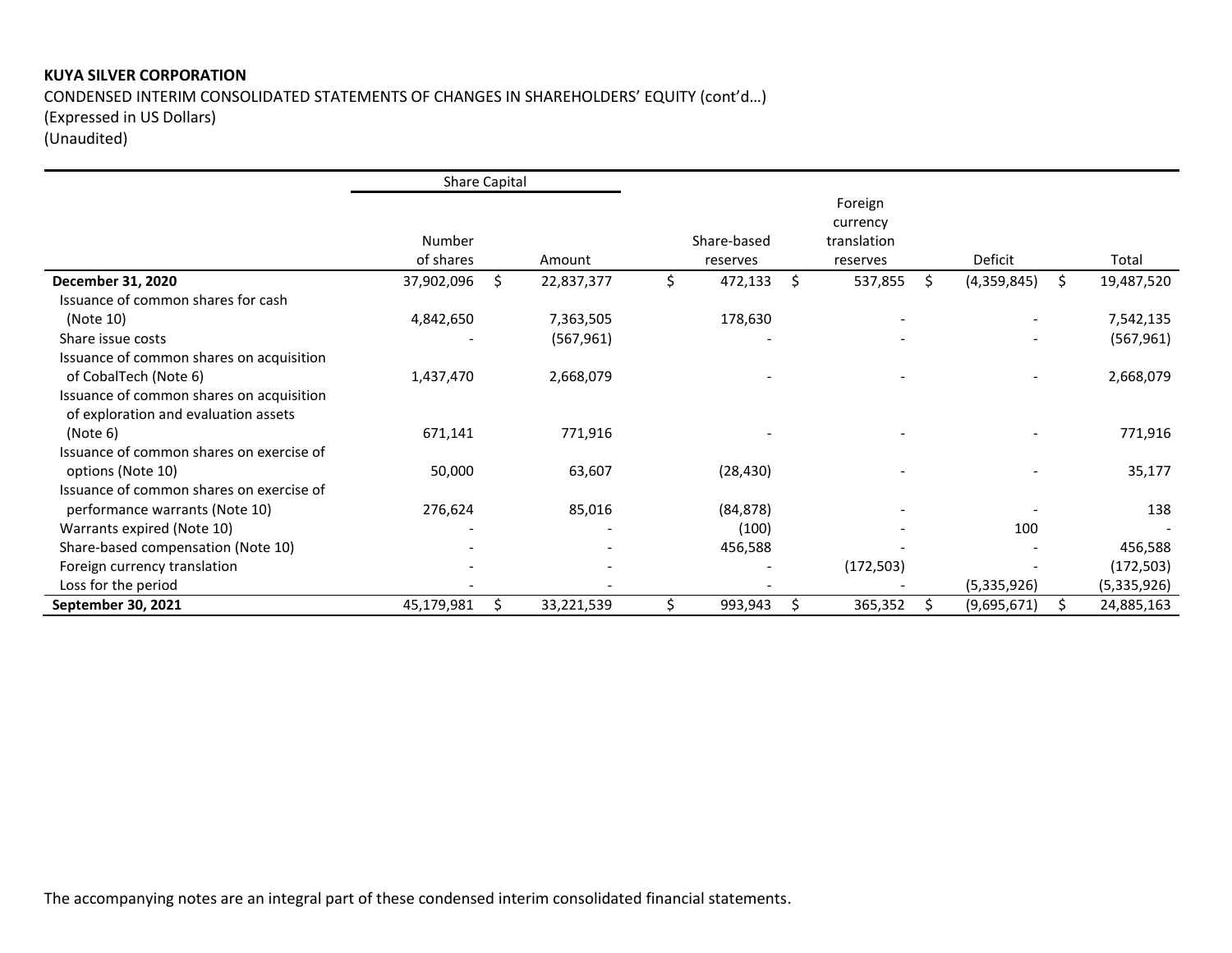### **KUYA SILVER CORPORATION**

CONDENSED INTERIM CONSOLIDATED STATEMENTS OF CASH FLOWS (Expressed in US Dollars) (Unaudited)

|                                                               | <b>Nine</b>       | <b>Nine</b>             |
|---------------------------------------------------------------|-------------------|-------------------------|
|                                                               | months            | months                  |
|                                                               | ended             | ended                   |
|                                                               | September 30,     | September 30,           |
|                                                               | 2021              | 2020                    |
|                                                               |                   |                         |
| CASH FLOWS FROM (USED IN) OPERATING ACTIVITIES                |                   |                         |
| Loss for the period                                           | \$<br>(5,335,926) | \$<br>(462, 495)        |
| Adjust for items not involving cash:                          |                   |                         |
| Depreciation                                                  | 29,781            |                         |
| Share-based compensation                                      | 456,588           | 25,934                  |
| Equity loss in CobalTech                                      | 208,172           |                         |
| Unrealized foreign exchange loss                              | 161,427           |                         |
| Gain on write-off of accounts payable and accrued liabilities | (132, 196)        |                         |
| Change in non-cash working capital items:                     |                   |                         |
| Receivables                                                   | (35,086)          |                         |
| Prepaids and advances                                         | (26, 794)         |                         |
| Accounts payable and accrued liabilities                      | (597, 416)        | 244,009                 |
| Net cash used in operating activities                         | (5, 271, 450)     | (192, 552)              |
|                                                               |                   |                         |
| CASH FLOWS FROM (USED IN) INVESTING ACTIVITIES                |                   |                         |
| Investment in and advances to CobalTech (Note 6)              | (1,213,072)       |                         |
| Advances to suppliers for capital expenditures                | (263, 512)        |                         |
| Additions to facilities and equipment                         | (281, 985)        |                         |
| Additions to exploration and evaluation assets (Note 8)       | (293, 500)        |                         |
| Cash acquired through acquisition of CobalTech (Note 6)       | 7,555             |                         |
| Deferred acquisition costs                                    |                   | (916, 876)              |
| Net cash used in investing activities                         | (2,044,514)       | (916, 876)              |
|                                                               |                   |                         |
| CASH FLOWS FROM (USED IN) FINANCING ACTIVITIES                |                   |                         |
| Proceeds from issuance of share capital                       | 7,577,450         | 9,807,353               |
| Share issue costs                                             | (567, 961)        | (679, 461)              |
| Proceeds from short term credit facility                      |                   | 378,644                 |
| Proceeds from related party loans                             |                   | 222,768                 |
| Repayment of related party loans                              | (158, 012)        | (75, 792)               |
| Net cash provided by financing activities                     | 6,851,477         | 9,653,512               |
|                                                               |                   |                         |
| Change in cash                                                | (464, 487)        | 8,544,084               |
|                                                               |                   |                         |
| Effect of foreign exchange on cash                            | (293, 480)        |                         |
|                                                               |                   |                         |
| Cash, beginning of period                                     | 4,904,562         | 80,078                  |
|                                                               |                   |                         |
| Cash, end of period                                           | \$<br>4,146,595   | \$<br>$8,624,162^{(1)}$ |

 $(1)$  includes \$8,570,392 of cash in trust

**Supplemental cash flow information** (Note 12)

The accompanying notes are an integral part of these condensed interim consolidated financial statements.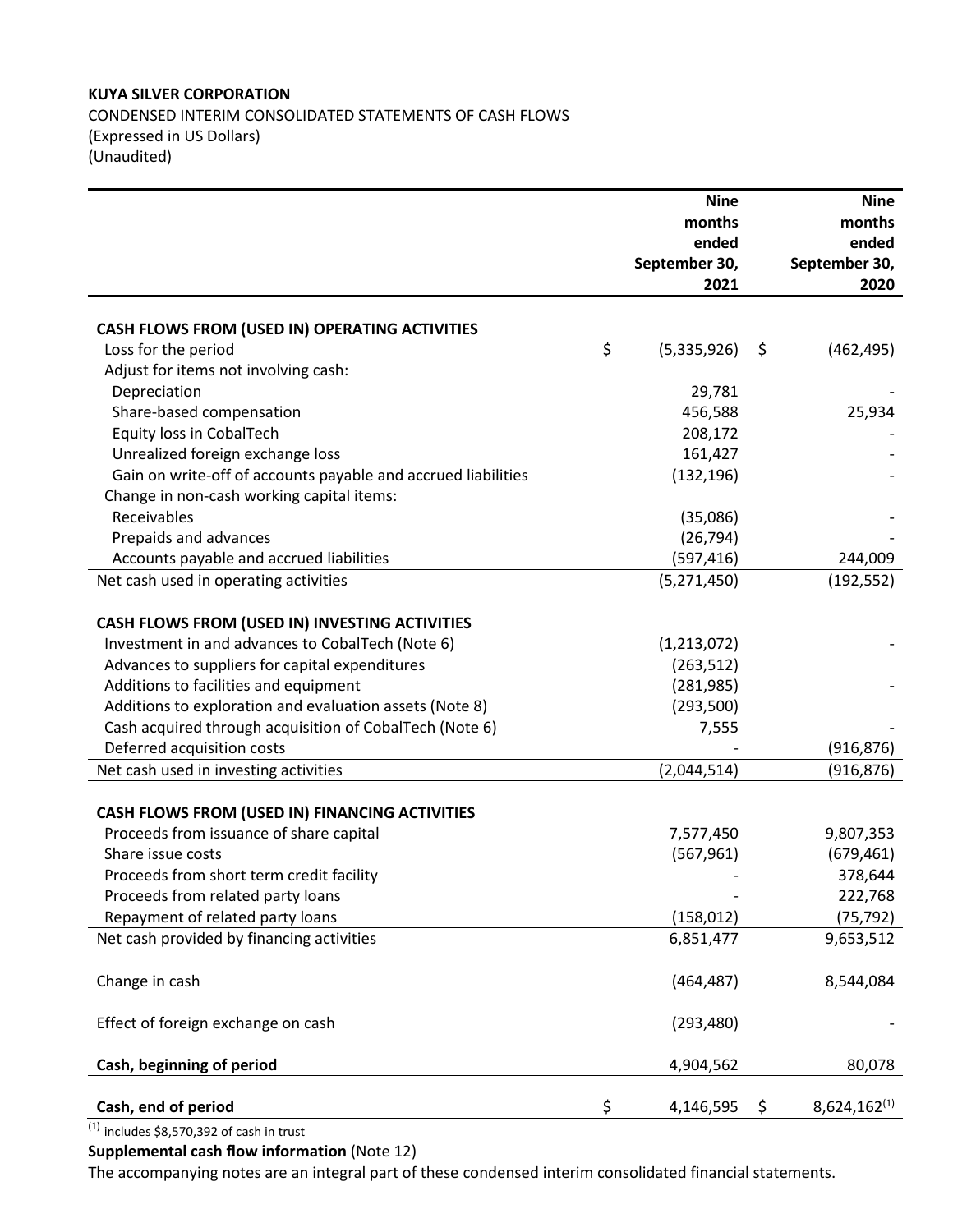# **1. NATURE OF OPERATIONS AND GOING CONCERN**

Kuya Silver Corporation (the "Company") is a mineral exploration and development company with a focus on acquiring, exploring and advancing precious metal assets in Peru and Canada. Effective October 1, 2020, Kuya Silver Corp. ("Kuya"), a privately held Canadian-based, silver-focused junior mining company, incorporated on August 9, 2017, completed a reverse takeover ("RTO") transaction with Miramont Resources Corp. ("Miramont") (Note 4). Miramont was incorporated on July 15, 2015 under the Business Corporations Act (British Columbia). As part of the RTO, Miramont consolidated its share capital on a 10:1 basis effective October 1, 2020. All share and per share amounts of Miramont and the Company in these financial statements reflect the 10:1 consolidation. Pursuant to RTO accounting, these consolidated financial statements reflect the historical financial statements of Kuya, the accounting acquirer, and reflect the RTO transaction as if Kuya acquired Miramont effective October 1, 2020. On completion of the RTO transaction, Miramont, the accounting acquiree, changed its name to Kuya Silver Corporation. The Company's head office and principal address is located at 150 King Street West, Suite 200, Toronto, ON, M5J 1J9. The Company's registered and records office is located at 40440 Thunderbird Ridge, Squamish, BC, V8B 0G1. The Company's shares are listed on the Canadian Securities Exchange ("CSE") under the symbol KUYA (formerly MONT).

In 2017, Kuya entered into an agreement to purchase 80% of the shares of S&L Andes Export S.A.C. ("S&L Andes"), the company that holds the Bethania mining concession, a former operating silver mine in Peru that was placed on care and maintenance in 2016. In October 2020, the Company reached an agreement to acquire the remaining 20% of S&L Andes. On December 15, 2020, the Company completed the acquisition of 100% of S&L Andes and its Bethania Project (Note 5).

In February 2021, the Company entered into an agreement with Electra Battery Metals Corporation ("Electra", formerly known as First Cobalt Corp.) to acquire a portion of their silver mineral exploration assets in the historic Cobalt, Ontario silver mining district, and to form a joint venture on the balance of their silver mineral assets in the camp (Note 6).

These condensed interim consolidated financial statements have been prepared on the assumption that the Company will continue as a going concern, meaning it will continue in operation for the foreseeable future and will be able to realize assets and discharge liabilities in the ordinary course of operations. The Company's continuation as a going concern is dependent upon the successful results from its business activities, its ability to obtain profitable operations and generate funds, and/or complete financings sufficient to meet current and future obligations. In assessing whether the going concern assumption is appropriate, management takes into account all available information about the future, which is at least, but not limited to, 12 months from the end of the reporting period. Although, the Company and Kuya raised capital in the current and previous reporting periods through private placements of its common shares and exercise of stock options and warrants and through Miramont's funds obtained as part of the RTO, management estimates additional funding will be required to continue current operations and further advance its existing exploration and evaluation assets in the upcoming year. These factors indicate the existence of material uncertainty which may cast significant doubt on the Company's ability to continue as a going concern. Different bases of measurement may be appropriate if the Company is not expected to continue operations for the foreseeable future. These condensed interim consolidated financial statements do not include any adjustments relating to the recoverability and classification of recorded asset amounts and classification of liabilities that might be necessary should the Company be unable to continue in existence.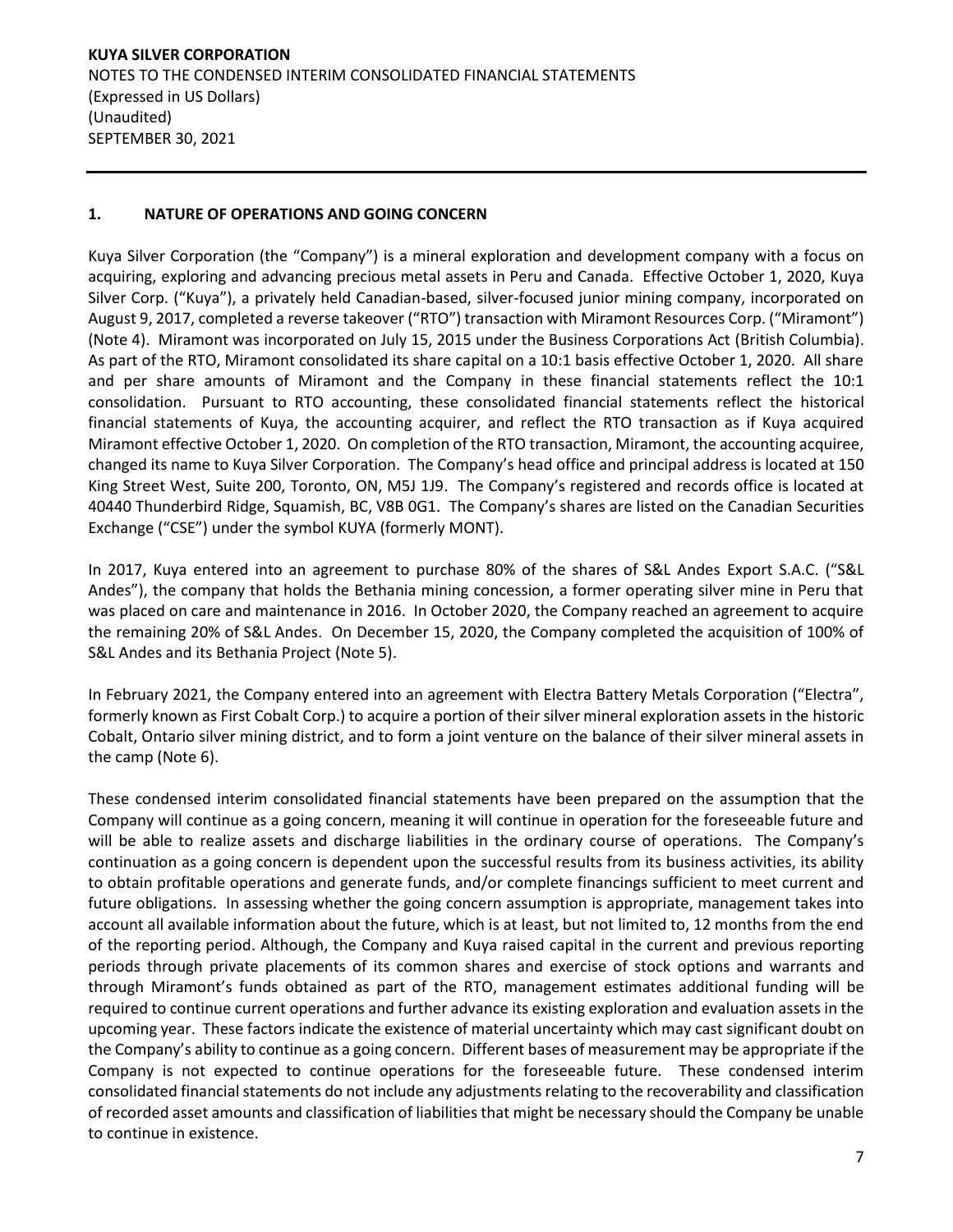# **1. NATURE OF OPERATIONS AND GOING CONCERN** (cont'd…)

In March 2020, the World Health Organization declared coronavirus COVID-19 a global pandemic. This contagious disease outbreak, which has continued to spread, and any related adverse public health developments, has adversely affected workforces, economies, and financial markets globally, potentially leading to an economic downturn. In many countries, including Canada and Peru, businesses are being forced to cease or limit operations for long or indefinite periods of time. Measures taken to contain the spread of the virus, including travel bans, quarantines, social distancing, and closures of non-essential services have triggered significant disruptions to businesses worldwide. Global stock markets have also experienced great volatility. Governments and central banks have responded with monetary and fiscal interventions to stabilize economic conditions. The Company continues to manage its affairs via virtual business platforms. It is not possible for the Company to predict the duration or magnitude of the adverse results of the outbreak and its effects on the Company's business or ability to raise funds.

### **2. BASIS OF PRESENTATION**

### **Statement of compliance**

These condensed interim consolidated financial statements, including comparatives, have been prepared in accordance with IAS 34, Interim Financial Reporting, as issued by the International Accounting Standards Board ("IASB") and the interpretations of the International Financial Reporting Interpretations Committee. They do not include all disclosures required by International Financial Reporting Standards ("IFRS") for annual financial statements, and, therefore, should be read in conjunction with the Company's audited consolidated financial statements for the year ended December 31, 2020, prepared in accordance with IFRS as issued by the IASB.

### **Approval of the consolidated financial statements**

These condensed interim consolidated financial statements were authorized by the Board of Directors of the Company on November 26, 2021.

### **Basis of presentation**

These condensed interim consolidated financial statements have been prepared on a historical cost basis, using the accrual basis of accounting, except for cash flow information and certain financial assets that are measured at fair value.

### **Functional and presentation currency**

The condensed interim financial statements for the Company and its subsidiaries are prepared using their functional currencies. Functional currency is the currency of the primary economic environment in which an entity operates. The functional currency of the parent company, Kuya Silver Corporation, is the Canadian dollar, and the functional currency of each of the Company's subsidiaries is the Canadian dollar. The presentation currency of the Company is the United States ("US") dollar. Canadian dollars are represented by CAD \$.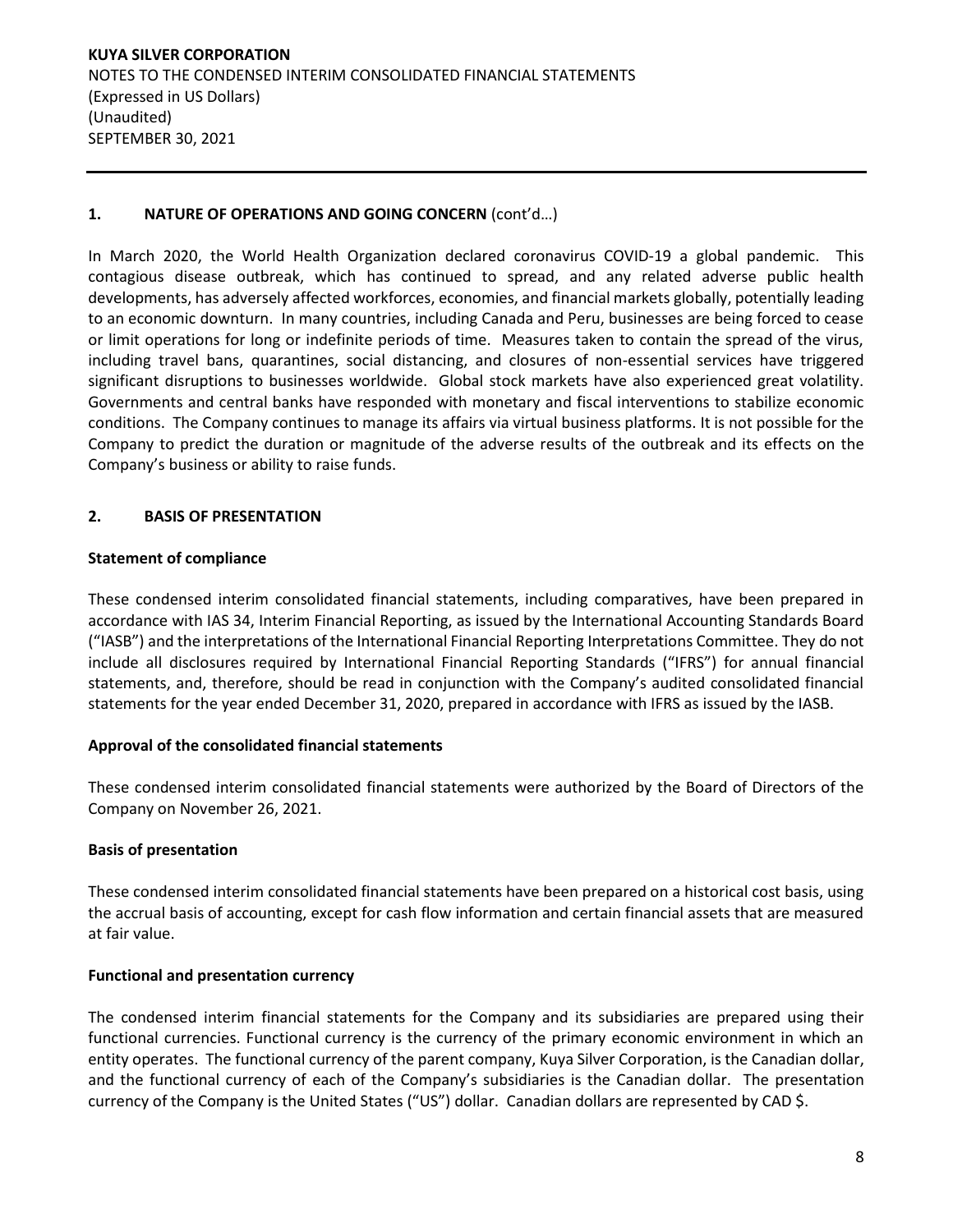# **2. BASIS OF PRESENTATION** (cont'd…)

# **Principles of consolidation**

These condensed interim consolidated financial statements incorporate the financial statements of the Company and its subsidiaries. Subsidiaries are entities which the Company controls, either directly or indirectly, where control is defined as the power to govern an entity's financial and operating policies and generally accompanies a shareholding of more than one half of the voting rights. The existence and effect of potential voting rights that may arise upon the exercise or conversion of non-voting securities are considered when assessing whether the Company controls another entity. Subsidiaries are fully consolidated from the date on which control is transferred to the Company and they are deconsolidated from the date on which control ceases. All intercompany transactions and balances have been eliminated upon consolidation.

|                                     | Country of    | Percentage   |                              |
|-------------------------------------|---------------|--------------|------------------------------|
| Name of subsidiary                  | incorporation | of ownership | Principal activity           |
|                                     |               |              |                              |
| CobalTech Mining Inc. ("CobalTech") | Canada        | 100%         | <b>Exploration in Canada</b> |
| Kuya Silver Inc.                    | Canada        | 100%         | Holding company              |
| Puno Gold Corporation               | Canada        | 100%         | Holding company (inactive)   |
| Minera Toro del Plata S.A.C.        | Peru          | 100%         | <b>Exploration in Peru</b>   |
| Kuya Silver S.A.C.                  | Peru          | 100%         | Holding company              |
| Kuya Servicios Mineros S.A.C.       | Peru          | 100%         | Service company              |
| Minera Puno Gold S.A.C.             | Peru          | 100%         | Holding company (inactive)   |
| Kuya Silver Panama, S.A.            | Panama        | 100%         | Holding company (inactive)   |

# **Significant estimates**

The preparation of these condensed interim consolidated financial statements requires the Company to make estimates and assumptions concerning the future. The Company's management reviews these estimates and underlying assumptions on an ongoing basis, based on experience and other factors, including expectations of future events that are believed to be reasonable under the circumstances. Revisions to estimates are adjusted for prospectively in the period in which the estimates are revised.

Critical accounting estimates are estimates and assumptions made by management that may result in a material adjustment to the carrying amount of assets and liabilities within the next financial year and are, but are not limited to, the following:

### Valuation of share-based compensation

The Company uses the Black-Scholes option pricing model for valuation of share-based compensation. Option pricing models require the input of subjective assumptions including expected price volatility, interest rate and forfeiture rate. Changes in the input assumptions can materially affect the fair value estimate and the Company's earnings (loss) and equity reserves.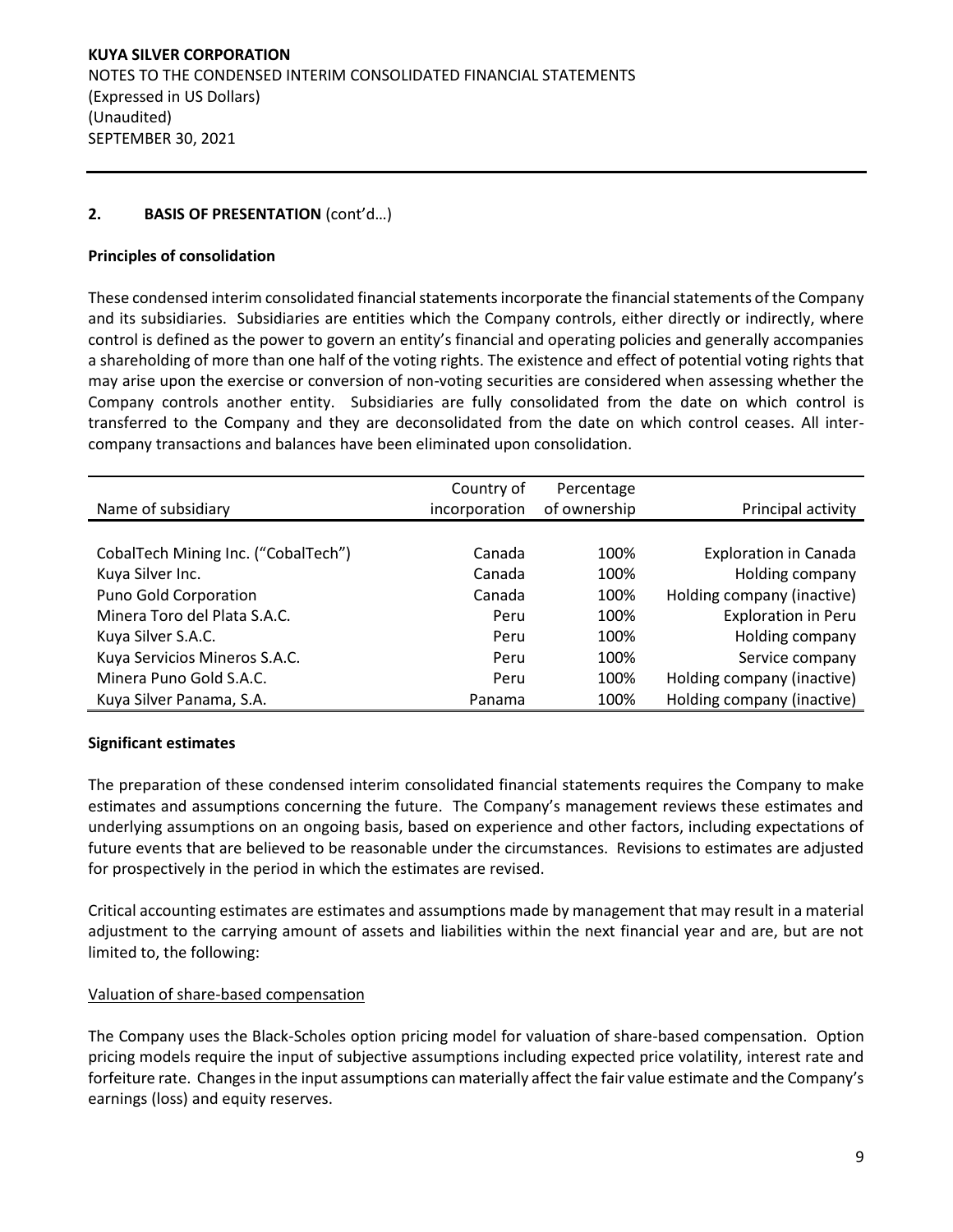# **2. BASIS OF PRESENTATION** (cont'd…)

**Significant estimates** (cont'd…)

#### Accounting for acquisitions

The determination of fair value as of the acquisition date requires management to make certain estimates about future events, including, but not restricted to, fair value of assets including acquired mineral reserves and resources and ore stockpiles, exploration potential, reclamation provisions, future operating costs and capital expenditures, future metal prices, long-term foreign exchange rates and discount rates as well as the determination of fair value of consideration provided.

### **Significant judgments**

Information about critical judgments in applying accounting policies that have the most significant effect on the amounts recognized in these condensed interim consolidated financial statements are, but are not limited to, the following:

#### Carrying value and the recoverability of exploration and evaluation assets

Management has determined that expenditures incurred on exploration and evaluation assets which were capitalized may have future economic benefits and may be economically recoverable. Management uses several criteria in its assessments of economic recoverability and probability of future economic benefits including geologic and other technical information, scoping and feasibility studies, accessibility of facilities, and existing permits.

### Determination of functional currency

The functional currency of the Company and its subsidiaries is the currency of the primary economic environment in which each entity operates. Determination of the functional currency may involve certain judgments to determine the primary economic environment. The functional currency may change if there is a change in events and conditions which determines the primary economic environment. The Company has determined the functional currency of each entity to be the Canadian dollar.

#### Business combinations

Determination of whether a set of assets acquired, and liabilities assumed, constitute a business may require the Company to make certain judgments, taking into account all facts and circumstances. A business is presumed to be an integrated set of activities and assets capable of being conducted and managed for the purpose of providing a return in the form of dividends, lower costs or economic benefits. The transaction between Kuya and Miramont was determined to be an RTO and the acquisition of assets (Note 4). The transaction with S&L Andes was determined to constitute an acquisition of assets (Note 5). The transaction with CobalTech was determined to constitute an acquisition of assets (Note 6).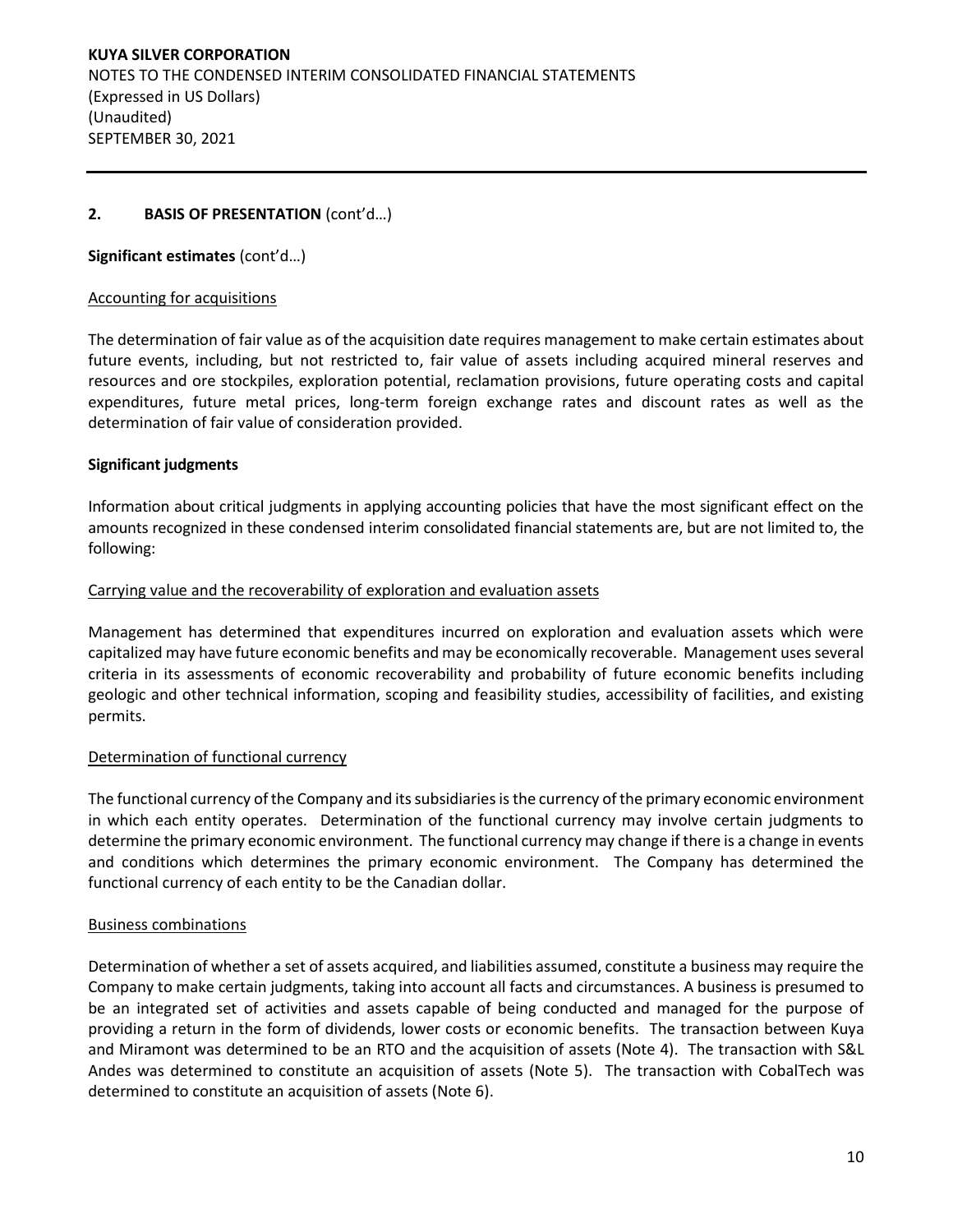# **2. BASIS OF PRESENTATION** (cont'd…)

**Significant judgments** (cont'd…)

### Recovery of deferred tax assets

Judgment is required in determining whether deferred tax assets are recognized in the statement of financial position. Deferred tax assets, including those arising from unutilized tax losses, require management to assess the likelihood that the Company will generate taxable earnings in future periods, in order to utilize recognized deferred tax assets. Estimates of future taxable income are based on forecast cash flows from operations and the application of existing tax laws in each jurisdiction. To the extent that future cash flows and taxable income differ significantly from estimates, the ability of the Company to realize the net deferred tax assets recorded at the date of the statement of financial position could be impacted. Additionally, future changes in tax laws in the jurisdictions in which the Company operates could limit the ability of the Company to obtain tax deductions in future periods. The Company has not recorded any deferred tax assets.

#### Classification of investments as subsidiaries, joint ventures, associated companies or portfolio investments

Classification of investments requires judgement as to whether the Company controls, has joint control of, or has significant influence over the strategic financial and operating decisions relating to the activities of the investee. In assessing the level of control or influence that the Company has over an investee, management considers ownership percentages of the securities of the investee, board representation of the investee as well as other relevant provisions in shareholder or other agreements. If an investor holds or has the ability to hold 20% or more of the voting power of the investee, it is presumed that the investor has significant influence, unless it can be clearly demonstrated that this is not the case. Conversely, if the investor holds less than 20% of the voting power of the investee, it is presumed that the investor does not have significant influence, unless such influence can be clearly demonstrated.

### **3. SIGNIFICANT ACCOUNTING POLICIES**

These condensed interim consolidated financial statements were prepared using the same accounting policies and methods of computation as in the Company's consolidated financial statements for the year ended December 31, 2020, except as noted below.

### **Construction in progress**

Expenditures for construction of buildings for an exploration camp are capitalized and classified as construction in progress. Once completed, the costs associated with all applicable assets related to the development and construction are reclassified to the appropriate category within facilities and equipment.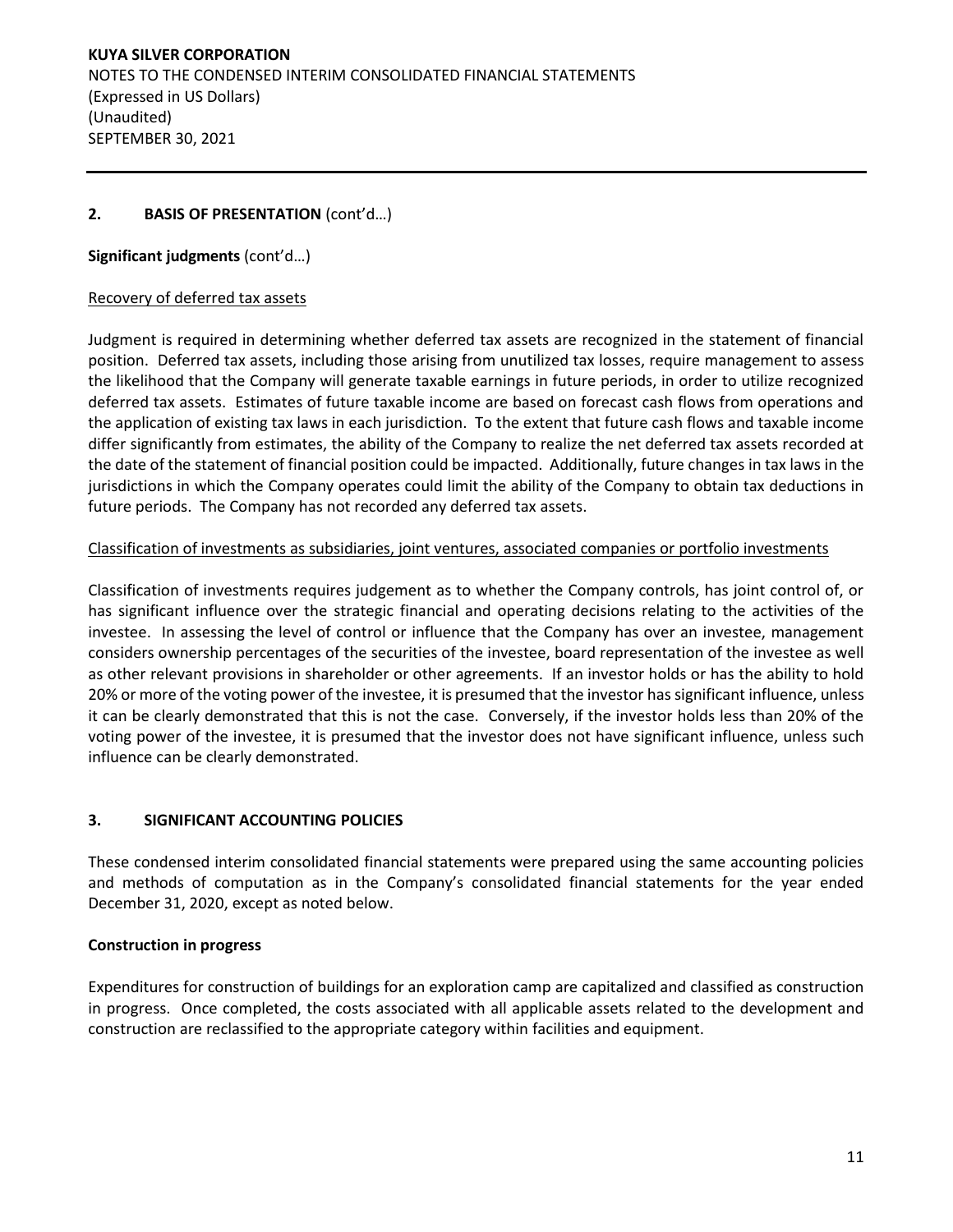# **3. SIGNIFICANT ACCOUNTING POLICIES** (cont'd…)

### **Facilities and equipment**

Facilities and equipment are stated at cost less accumulated depreciation. Depreciation is provided for using the straight-line method as follows:

| Facilities and leasehold improvements 2 years |          |
|-----------------------------------------------|----------|
| Field equipment                               | 10 years |
| <b>Vehicles</b>                               | 5 years  |

#### **New standards, interpretations and amendments to existing standards not yet effective**

A number of new standards and amendments to standards and interpretations have been issued by the IASB and are effective for annual periods beginning on or after January 1, 2022. These have not been applied in preparing these condensed interim consolidated financial statements.

There are no IFRS standards nor amendments to standards and interpretations that are not yet effective that would be expected to have a material impact on the consolidated financial statements of the Company, except for the following:

#### *IAS 16, Property, Plant and Equipment – Proceeds before Intended Use*

The amendment prohibits deducting from the cost of property, plant and equipment amounts received from selling items produced while preparing the asset for its intended use. Instead, a company will recognize such sale proceeds and related cost in the statement of earnings (loss). This amendment is effective for financial statements beginning on or after January 1, 2022, with early adoption permitted.

#### *IAS 12, Income Taxes*

The amendments will require companies to recognize deferred tax on particular transactions that, on initial recognition, give rise to equal amounts of taxable and deductible temporary differences. The amendments will typically apply to transactions such as leases for the lessee and decommissioning and restoration obligations related to assets in operation. This amendment is effective for financial statements beginning on or after January 1, 2023, with early adoption permitted.

While management does not currently anticipate these amendments having a material effect on the Company's consolidated financial statements for 2022, they may have an effect in periods beyond 2022.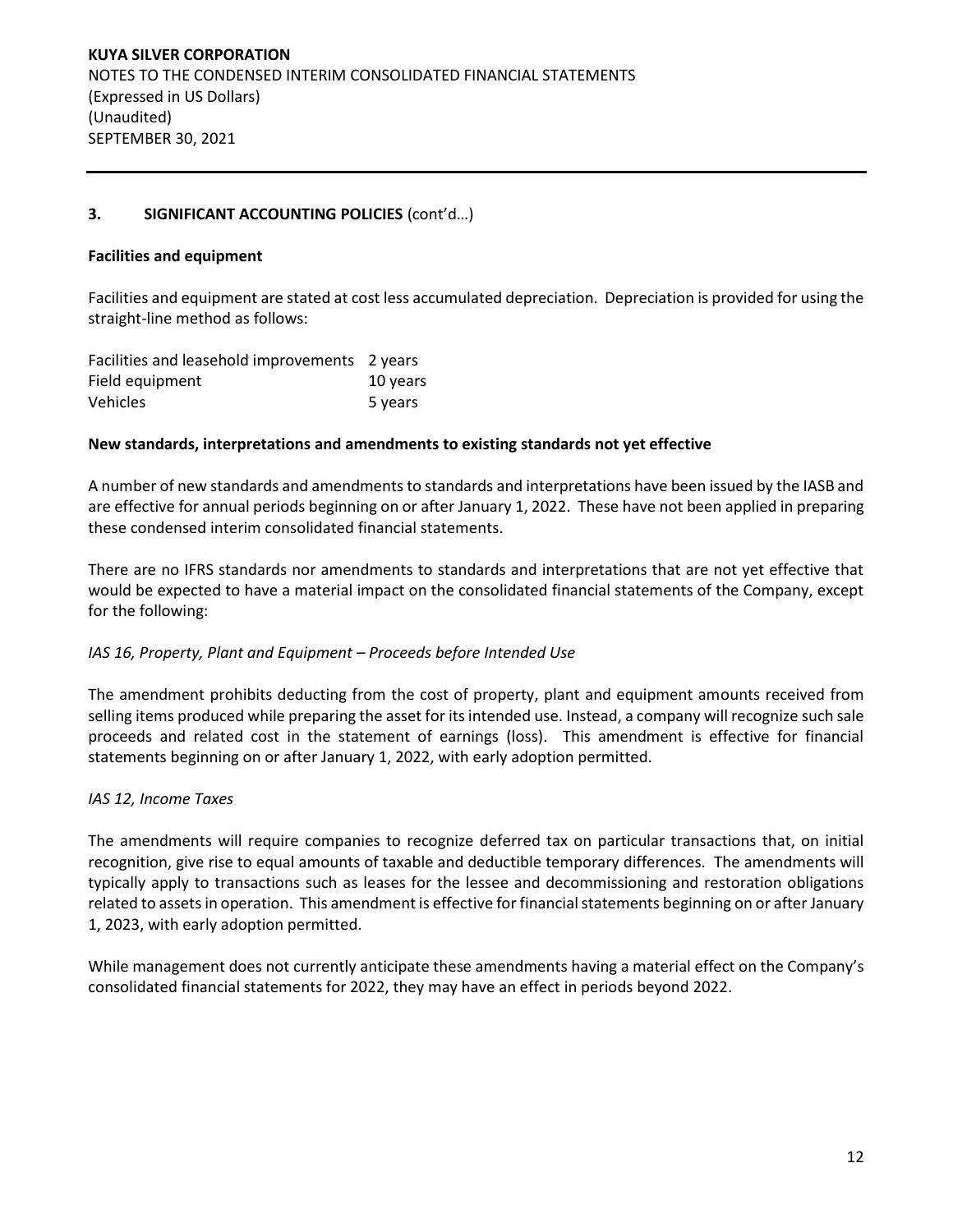### **4. REVERSE TAKEOVER TRANSACTION**

On June 10, 2020, Miramont, Kuya, and 2757974 Ontario Inc. ("2757974") entered into an amalgamation agreement (the "Amalgamation Agreement"). Pursuant to the Amalgamation Agreement, Miramont agreed to consolidate its share capital on a 10:1 basis and acquire all of the issued and outstanding common shares of Kuya in exchange for post-consolidation common shares of Miramont (the "Transaction"). As described in Note 1, Kuya was a privately held, Canadian based company engaged in the business of mineral exploration and development and had entered into an agreement to acquire an 80% interest in S&L Andes, the company that holds the Bethania Silver property in Peru. 2757974 was a wholly owned subsidiary of Miramont, formed solely for the purpose of facilitating the Transaction. Upon closing of the Transaction, 2757974 and Kuya amalgamated to become Kuya Silver Inc. Under the terms of the Amalgamation Agreement, Miramont and Kuya entered into the Transaction pursuant to Ontario corporate law whereby Miramont would acquire all of the issued and outstanding securities of Kuya for consideration of the issuance of 1.835 Miramont post-consolidation common shares for each Kuya share issued and outstanding (the "Exchange Ratio"). The outstanding securities of Kuya included warrants and other obligations to issue shares of Kuya, which were adjusted by the Exchange Ratio to become warrants and other obligations to issue post-consolidation common shares of the Company. Accordingly, each of the 1,040,167 outstanding warrants of Kuya would be exchanged for 1.835 warrants of the Company and the 2,000,000 shares of Kuya to be issued on closing of the purchase of S&L Andes would be exchanged for 3,670,000 shares of the Company. Outstanding post-consolidation Miramont warrants and options for option holders continuing with the Company retain their existing terms, while outstanding postconsolidation Miramont options for option holders not continuing with the Company vested on closing and the expiry dates were revised to be the earlier of their original expiry dates and one year from closing.

On October 1, 2020, Miramont issued 26,763,410 post-consolidation common shares ("Payment Shares") for the acquisition of all of the issued and outstanding shares of Kuya. The former shareholders of Kuya obtained control of Miramont and, as such, the Transaction is considered a purchase of Miramont by Kuya and is accounted for as an RTO in accordance with the guidance provided under IFRS 2, *Share-based Payment* and IFRS 3, *Business Combinations*. Kuya is deemed to be the acquiring company and its assets, liabilities, equity and historical operating results are included at their historical carrying values. The net assets of Miramont were recorded at fair value on the date the Transaction was completed. As Miramont does not qualify as a business according to the definition in IFRS 3 and the Transaction has been accounted for as an RTO, the sum of the fair value of the consideration paid by Kuya under RTO accounting, less Miramont's net assets acquired, has been recognized as a listing expense. All of Miramont's share capital, reserves and deficit balances immediately prior to closing of the Transaction were eliminated on closing of the Transaction. Pursuant to the RTO, the annual consolidated financial statements are for the year ended December 31, being the year-end of Kuya. The consolidated assets, liabilities and results of operations of Miramont and Kuya are included subsequent to the RTO. The consolidated financial statements are issued under the legal parent (Kuya Silver Corporation) but are deemed to be a continuation of the legal subsidiary (Kuya).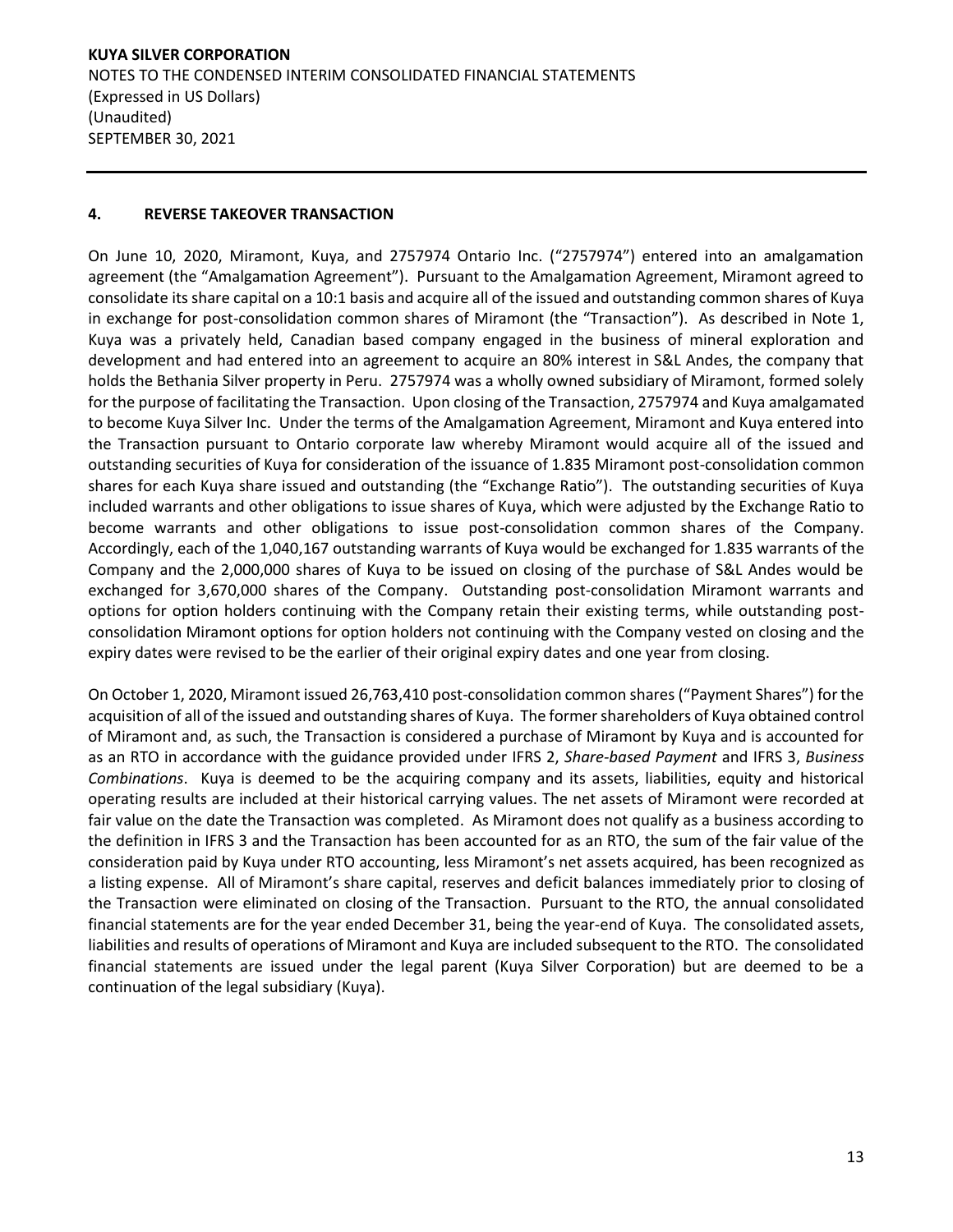# **4. REVERSE TAKEOVER TRANSACTION** (cont'd…)

For accounting purposes, the Transaction was treated as an RTO. As such, effective as at the date of closing, the fair value of the consideration deemed to be paid by Kuya and the fair value assigned to Miramont's identified assets acquired and liabilities assumed are presented below:

| Consideration deemed to be paid by Kuya:                                                       |                 |
|------------------------------------------------------------------------------------------------|-----------------|
| Fair value of common shares retained by Miramont shareholders                                  |                 |
| 5,577,323 common shares at CAD \$0.90 per share <sup>(1)</sup>                                 | \$<br>3,773,064 |
| Fair value of Miramont's stock options and warrants deemed to be issued by Kuya <sup>(2)</sup> | 86,397          |
|                                                                                                | \$<br>3,859,461 |
|                                                                                                |                 |
| Fair value of Miramont's net assets:                                                           |                 |
| Cash                                                                                           | \$<br>1,102,761 |
| Receivables                                                                                    | 8,572           |
| Prepaids and advances                                                                          | 17,369          |
| Equipment                                                                                      | 12,013          |
| Loan receivable from Kuya <sup>(3)</sup>                                                       | 376,175         |
| Accounts payable and accrued liabilities                                                       | (112, 506)      |
|                                                                                                | 1,404,384       |
| Excess recorded as a listing expense                                                           | 2,455,077       |

 $<sup>(1)</sup>$  the CAD \$0.90 per share was the issue price of Kuya's subscription receipts financing after adjusting for the</sup> Exchange Ratio.

<sup>(2)</sup> All outstanding options and warrants of Miramont, were adjusted for the 10:1 share consolidation and were deemed to be issued by Kuya as part of the RTO. The fair value of the options for an option holder not continuing with the Company was calculated using the Black-Scholes option pricing model assuming a life expectancy of one year, a risk-free interest rate of 0.24%, a forfeiture rate of nil, and volatility of 95%. The fair value of options for directors, officers and consultants continuing with the Company were calculated using the Black-Scholes option pricing model assuming a life expectancy of 3 years, a risk-free interest rate of 0.25%, a forfeiture rate of nil, and volatility of 137%. The fair value of the warrants was calculated using the Black-Scholes option pricing model assuming a life expectancy of 1/3 of a year, a risk- free interest rate of 0.24%, a forfeiture rate of nil, and volatility of 95%.

 $(3)$  Miramont provided a CAD \$500,000 credit facility to Kuya that bore interest at 8% per annum and was to be repaid following closing of the Transaction.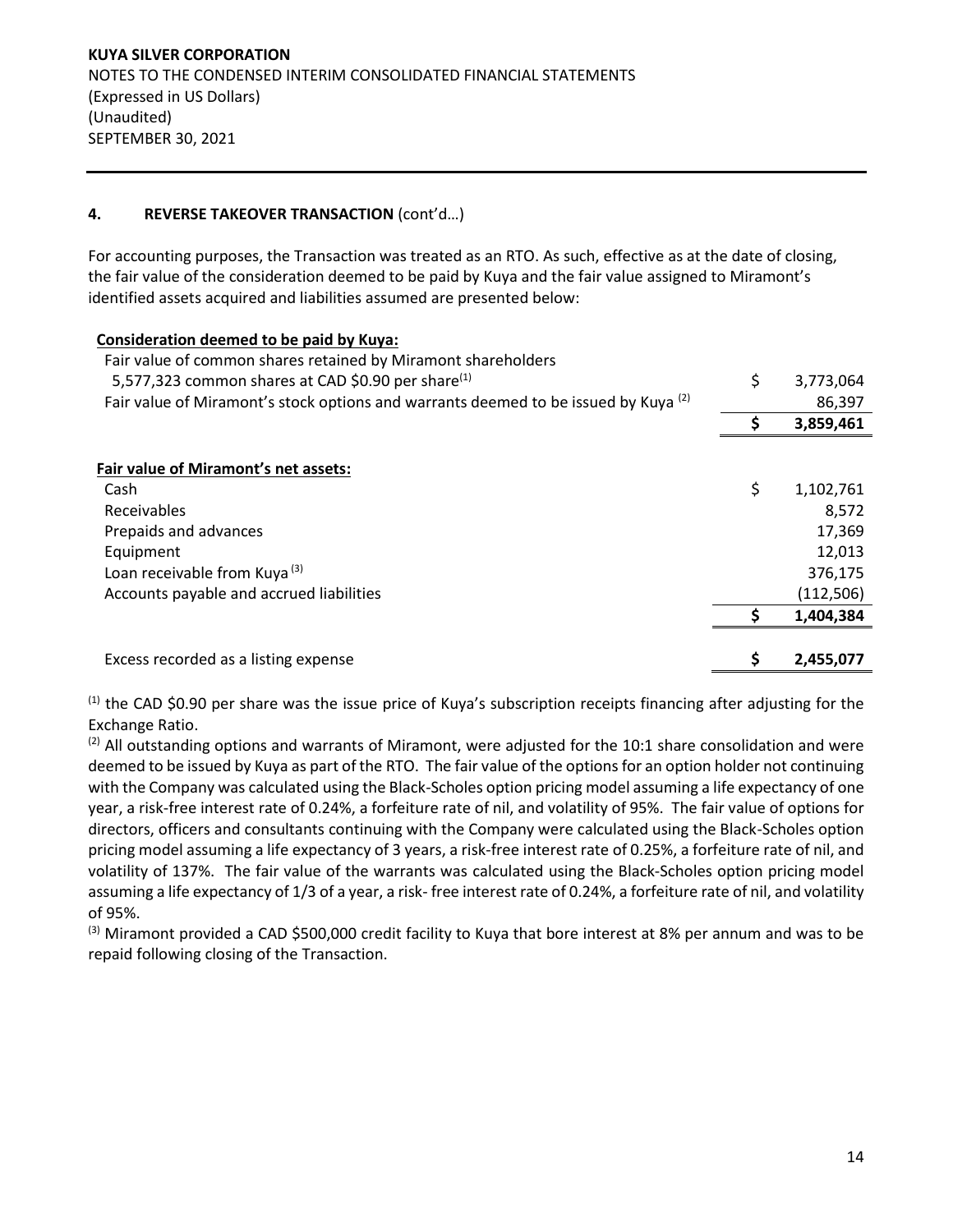# **5. ACQUISITION OF S&L ANDES**

In October 2017, Kuya entered into the original share purchase agreement (the "Share Purchase Agreement") to acquire 80% of the shares of S&L Andes, a privately held Peruvian company based in Lima that owns 100% of the Bethania Silver Property (Santa Elena concession) and Chinita I concession (collectively referred to as the "Bethania Project"). S&L Andes operated the Bethania Project from 2010 to 2016, by mining ore and trucking the ore to nearby plants for processing into concentrates. S&L Andes ceased mining at the Bethania Project in 2016 and put the mine into care and maintenance at that time.

The Share Purchase Agreement was amended in February 2018, July 2018, February 2019 and June 2020, primarily to extend the closing date for completion and agree on a revised budget for where the funding provided by Kuya would be used. The financial terms from the original Share Purchase Agreement did not materially change, however the February 2019 amendment provided that the cumulative funding provided by Kuya to April 30, 2020 would be converted into shares of S&L Andes, although the shares, if issued, would be restricted until completion of the purchase.

To earn the 80% interest, Kuya was required to make payments totalling \$8,000,000 and issue 2,000,000 (pre-RTO) common shares of Kuya to the owners of S&L Andes. The Share Purchase Agreement outlined the following payments to acquire the 80% interest:

- \$4,500,000 investment in S&L Andes, consisting of:
	- \$2,500,000 toward repayment of existing debts and liabilities of S&L Andes; and
	- \$2,000,000 for working capital to fund ongoing activities of S&L Andes and the Bethania Project, including mine care and maintenance, technical studies on a mine expansion at Bethania, general and administrative expenses, and deal costs.
- \$3,500,000 acquisition payment (cash) on closing of the acquisition of S&L Andes.
- 2,000,000 common shares of Kuya on closing of the acquisition of S&L Andes.

Based on the June 2020 amendment to the Share Purchase Agreement, the total investment and payments due on closing would be made no later than April 30, 2021 ("Closing Date"). If Kuya reached the Closing Date before the entire investment amount and other payments had been completed or Kuya terminated the agreement prior to the Closing Date, Kuya would receive the proportional ownership of S&L Andes based on a total valuation of \$12,500,000.

As at December 31, 2019, Kuya had funded a cumulative total of \$3,265,363 for S&L Andes in accordance with the Share Purchase Agreement, that was recorded as deferred acquisition costs on Kuya's statement of financial position and as a loan payable to Kuya on the statement of financial position of S&L Andes. During the period from January 1, 2020 to completion of the acquisition on December 15, 2020, Kuya funded a further \$1,383,166 for S&L Andes in accordance with the Share Purchase Agreement, for an accumulated total of \$4,623,213 of deferred acquisition costs. As part of closing of the acquisition on December 15, 2020, the parties agreed to apply \$715,000 of the cumulative funding towards the final payment.

In October 2020, the Company agreed to acquire the remaining 20% interest in S&L Andes for a total of \$1,750,000 of cash and shares.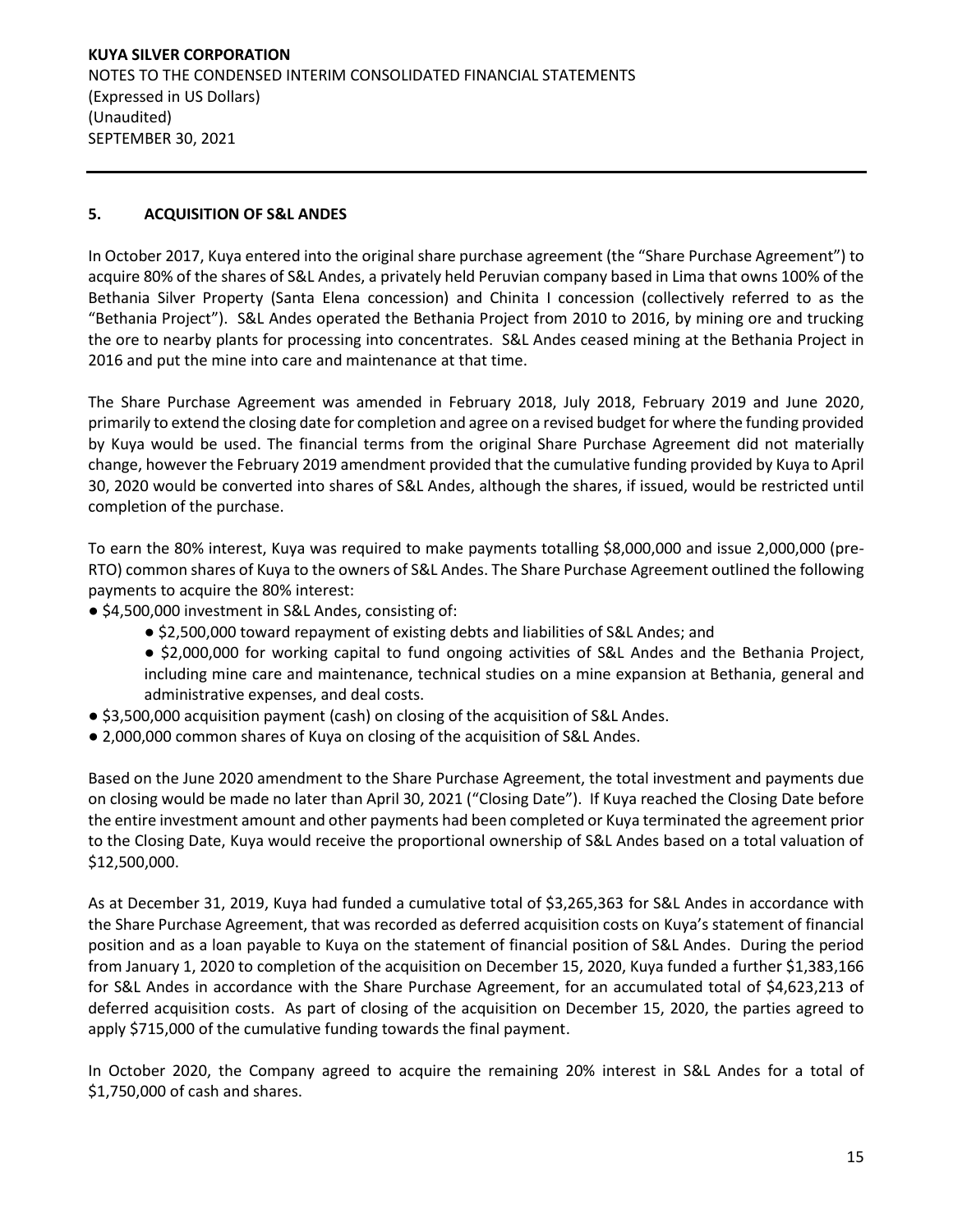# **5. ACQUISITION OF S&L ANDES** (cont'd…)

On December 15, 2020, the Company completed the purchase of 100% of S&L Andes. As consideration on closing, the Company paid \$4,191,822, applied the agreed \$715,000 of previous funding as an advance against the final payments and issued a total of 3,929,288 common shares, at a value of \$6,084,497 or CAD \$1.97 (\$1.55) per share. The Company subsequently changed the name of S&L Andes to Minera Toro del Plata S.A.C.

S&L Andes did not meet the definition of a business for accounting purposes in accordance with IFRS 3. For accounting purposes, the acquisition was treated as the purchase of an asset. As such, effective as at the date of closing, the fair value assigned to the identified assets acquired and liabilities assumed are presented below:

| <b>Cost of acquisition:</b>              |                 |
|------------------------------------------|-----------------|
| Common shares                            | \$<br>6,084,497 |
| Cash                                     | 4,191,822       |
| Deferred acquisition costs               | 4,623,213       |
|                                          | 14,899,532      |
|                                          |                 |
| <b>Allocated as follows:</b>             |                 |
| Receivables                              | \$<br>6,280     |
| Exploration and evaluation assets        | 16,755,385      |
| Accounts payable and accrued liabilities | (1,809,688)     |
| Reclamation provision                    | (52, 445)       |
|                                          | 14,899,532      |

### **6. ACQUISITION OF COBALTECH**

On February 26, 2021, the Company entered into a share purchase and option agreement (the "Purchase Agreement") with Electra, a Canadian public company that owns certain silver mineral exploration assets (the "Kerr Assets"), located in north-eastern Ontario, Canada. On March 1, 2021, the transaction was completed, and the Company paid CAD \$1,000,000 (\$789,827) and issued a total of 1,437,470 common shares, at a value of \$2,668,079 or CAD \$2.35 (\$1.86) per share, for a total cost of \$3,457,906 for 100% of the issued and outstanding common shares and preferred shares of CobalTech. 1,000 class A shares were retained by Electra to facilitate the flow through share expenditure arrangements detailed below.

As part of the Purchase Agreement, Electra agreed to provide CobalTech with CAD \$500,000 at the time of closing, for the Company to utilize on flow-through eligible expenditures prior to December 31, 2021. In order to facilitate these flow-through expenditure arrangements, Electra subscribed for 1,000 Class A shares of CobalTech. On closing, Electra maintained ownership of the Class A shares, which grant Electra the ability to appoint a majority of the directors of CobalTech, until such time as the Class A shares are redeemed, as described below. Accordingly, the Company was not considered to have control over CobalTech and instead, considered to have significant influence over the financial and operating decisions of CobalTech until the Class A shares are redeemed. The Company initially recorded its interest in CobalTech as an equity investment.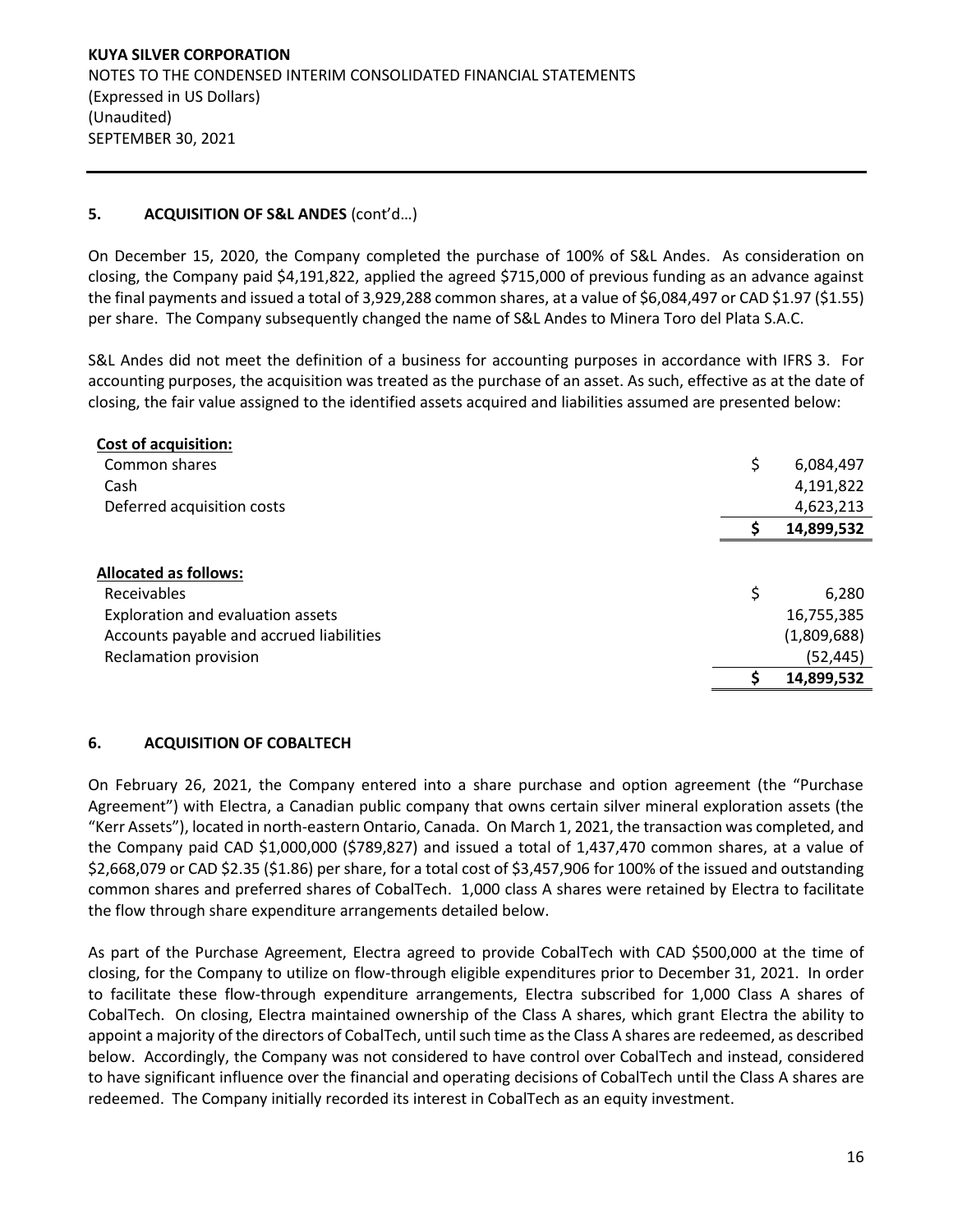# **6. ACQUISITION OF COBALTECH** (cont'd…)

The Class A shares were redeemable at the option of CobalTech at a price of CAD \$0.001 per Class A share. As a condition of the Purchase Agreement, the Class A shares could not be redeemed until CobalTech incurred CAD \$500,000 of flow through eligible expenditures on the mineral properties comprising the Kerr Assets described above. As at September 30, 2021, CobalTech incurred the CAD \$500,000 of flow-through eligible expenditures, renounced these flow-through eligible expenditures to Electra and redeemed the Class A shares. As a result, the Company obtained control and consolidated CobalTech effective September 30, 2021.

As at September 30, 2021, the Company's investment in and advances to CobalTech was \$ nil (December 31, 2020 - \$nil). The Company's share of the equity loss of CobalTech from acquisition on March 1, 2021 until consolidation effective September 30, 2021 was \$208,172. A reconciliation of the equity investment is as follows:

|                                                                       | <b>CobalTech</b> |
|-----------------------------------------------------------------------|------------------|
|                                                                       |                  |
| Equity investment                                                     |                  |
| December 31, 2020                                                     | \$               |
| Additions                                                             | 3,457,906        |
| Loss for the period from acquisition on March 1 to September 29, 2021 | (208, 172)       |
| Adjustment on currency translation                                    | (9,987)          |
| Adjustment on consolidating CobalTech                                 | (3, 239, 747)    |
| Total equity investment as at September 30, 2021                      |                  |
| Advances                                                              |                  |
| December 31, 2020                                                     |                  |
| Additions                                                             | 423,245          |
| Adjustment on currency translation                                    | (19, 712)        |
| Adjustment on consolidating CobalTech                                 | (403, 533)       |
| Total advances as at September 30, 2021                               |                  |
| Total equity investment and advances as at September 30, 2021         | Ś                |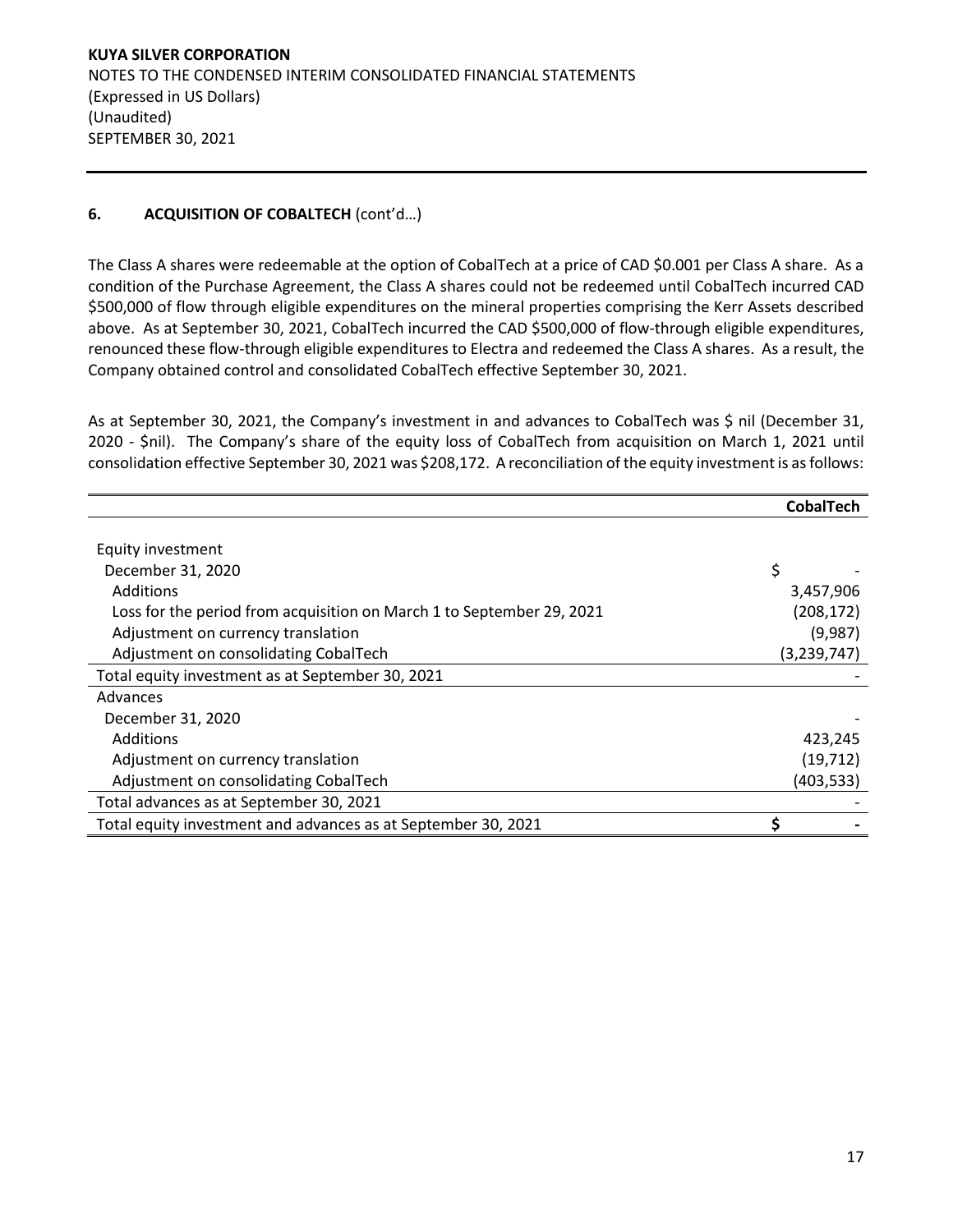### **6. ACQUISITION OF COBALTECH** (cont'd…)

As at September 30, 2021, CobalTech's aggregate assets, aggregate liabilities and loss for the period from acquisition on March 1 to September 29, 2021 are as follows:

|                                                                       |     | <b>CobalTech</b> |
|-----------------------------------------------------------------------|-----|------------------|
|                                                                       |     |                  |
| Current assets                                                        | \$  | 206,253          |
| Non-current assets                                                    |     | 4,488,497        |
| Total assets                                                          | S.  | 4,694,750        |
| <b>Current liabilities</b>                                            | \$  | 7,672            |
| Advances                                                              |     | 403.533          |
| Reclamation provision                                                 |     | 1,161,764        |
| <b>Total liabilities</b>                                              | S.  | 1,572,969        |
| Loss for the period from acquisition on March 1 to September 29, 2021 | \$. | 208,172          |
| The Company's common share ownership percentage                       |     | 100%             |
| The Company's share of the loss for the period                        | Ś   | 208.172          |

Effective September 30, 2021, CobalTech redeemed the Class A shares held by Electra, thereby providing the Company with control over 100% of the issued and outstanding shares of CobalTech.

CobalTech did not meet the definition of a business for accounting purposes in accordance with IFRS 3. For accounting purposes, the transition from CobalTech being an equity investment to consolidating 100% of CobalTech into the consolidated financial statements of the Company was treated as an asset acquisition. As such, effective on the redemption of the class A shares, the fair value assigned to the identified assets acquired and liabilities assumed are presented below:

| <b>Cost of acquisition:</b>       |    |               |
|-----------------------------------|----|---------------|
| Equity investment                 | \$ | 3,239,747     |
| Advances                          |    | 403,533       |
|                                   |    | 3,643,280     |
|                                   |    |               |
| <b>Allocated as follows:</b>      |    |               |
| Cash                              | \$ | 7,555         |
| Receivables                       |    | 180,995       |
| Prepaids and advances             |    | 17,703        |
| Exploration and evaluation assets |    | 4,606,463     |
| Accounts payable                  |    | (7,672)       |
| Reclamation provision             |    | (1, 161, 764) |
|                                   | Ś  | 3,643,280     |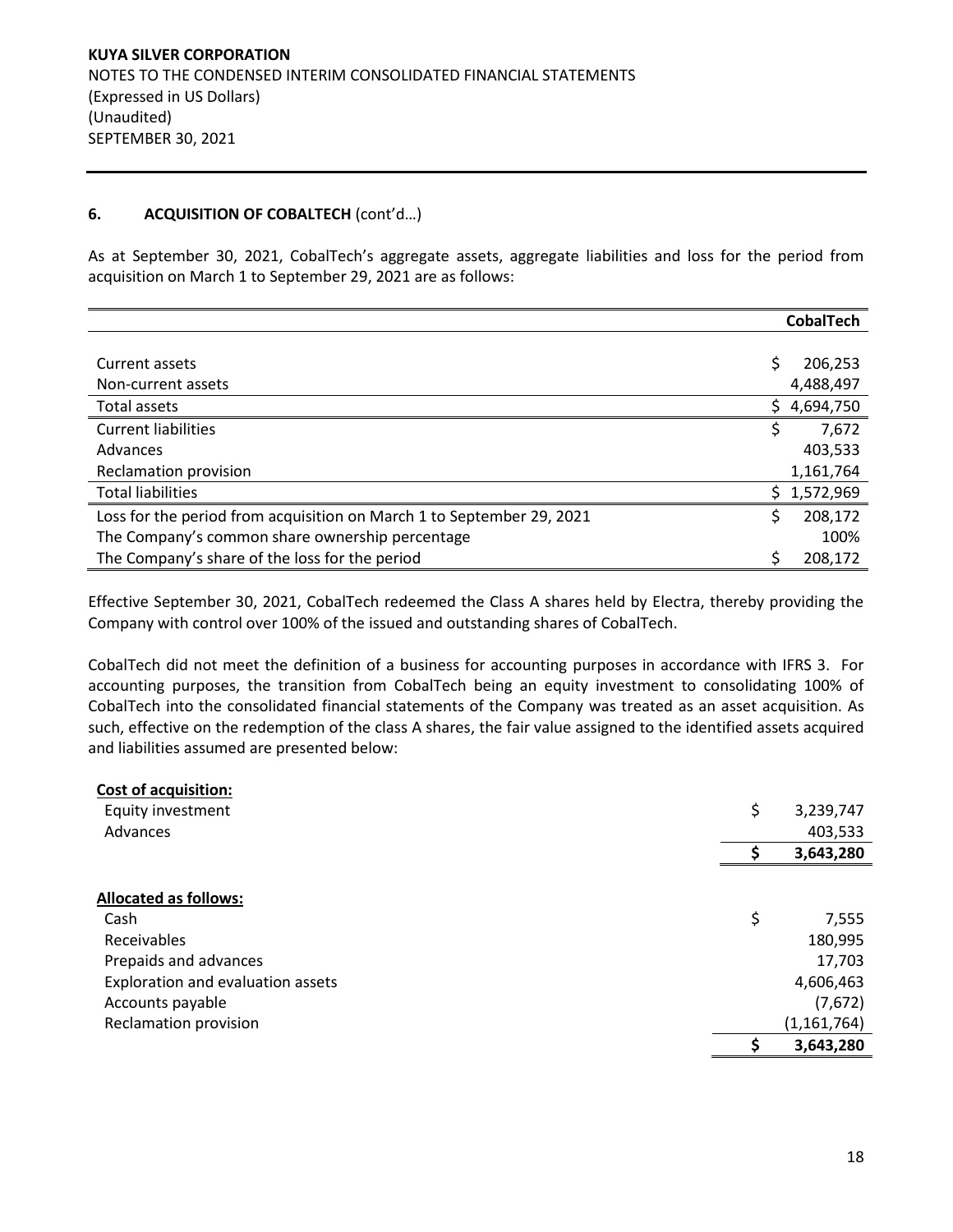### **7. FACILITIES AND EQUIPMENT**

|                                |                     |                      | <b>Facilities and</b> |                      |                          |         |              |               |
|--------------------------------|---------------------|----------------------|-----------------------|----------------------|--------------------------|---------|--------------|---------------|
|                                | <b>Construction</b> |                      | leasehold             |                      |                          |         | <b>Field</b> |               |
|                                | in progress         |                      | improvements          |                      | <b>Vehicles</b>          |         | equipment    | <b>Total</b>  |
|                                |                     |                      |                       |                      |                          |         |              |               |
| <b>COST</b>                    |                     |                      |                       |                      |                          |         |              |               |
| <b>December 31,2019</b>        | \$                  | \$                   |                       | \$                   | $\overline{\phantom{a}}$ | $\zeta$ |              | \$            |
| <b>Additions from Miramont</b> |                     |                      |                       |                      |                          |         |              |               |
| RTO (Note 4)                   |                     |                      |                       |                      |                          |         | 12,013       | 12,013        |
| Adjustment on currency         |                     |                      |                       |                      |                          |         |              |               |
| translation                    |                     |                      |                       |                      |                          |         | (224)        | (224)         |
| December 31, 2020              |                     |                      |                       |                      |                          |         | 11,789       | 11,789        |
| Additions                      | 253,464             |                      |                       |                      | 28,521                   |         |              | 281,985       |
| Transfer                       | (253, 464)          |                      | 253,464               |                      |                          |         |              |               |
| Adjustment on currency         |                     |                      |                       |                      |                          |         |              |               |
| translation                    |                     |                      | (2,798)               |                      | (1,088)                  |         | 29           | (3,857)       |
| September 30, 2021             | \$                  | $\boldsymbol{\zeta}$ | 250,666               | $\boldsymbol{\zeta}$ | 27,433                   | \$      | 11,818       | \$<br>289,917 |
|                                |                     |                      |                       |                      |                          |         |              |               |
| <b>ACCUMULATED</b>             |                     |                      |                       |                      |                          |         |              |               |
| <b>DEPRECIATION</b>            |                     |                      |                       |                      |                          |         |              |               |
| December 31, 2019              | \$                  | \$                   |                       | \$                   |                          | \$      |              | \$            |
| Depreciation                   |                     |                      |                       |                      |                          |         | 345          | 345           |
| Adjustment on currency         |                     |                      |                       |                      |                          |         |              |               |
| translation                    |                     |                      |                       |                      |                          |         | 18           | 18            |
| December 31, 2020              |                     |                      |                       |                      |                          |         | 363          | 363           |
| Depreciation                   |                     |                      | 27,279                |                      | 1,393                    |         | 1,109        | 29,781        |
| Adjustment on currency         |                     |                      |                       |                      |                          |         |              |               |
| translation                    |                     |                      | (422)                 |                      | (22)                     |         | (16)         | (460)         |
| September 30, 2021             | \$                  | \$                   | 26,857                | \$                   | 1,371                    | \$      | 1,456        | \$<br>29,684  |
|                                |                     |                      |                       |                      |                          |         |              |               |
| <b>NET BOOK VALUE</b>          |                     |                      |                       |                      |                          |         |              |               |
| December 31, 2020              | \$                  | \$                   |                       | \$                   |                          | \$      | 11,426       | \$<br>11,426  |
| September 30, 2021             | \$                  | \$                   | 223,809               | \$                   | 26,062                   | \$      | 10,362       | \$<br>260,233 |
|                                |                     |                      |                       |                      |                          |         |              |               |

Construction in progress was related to capital costs incurred in connection with constructing buildings and leasehold improvements at an exploration camp at Bethania. No depreciation is recorded on assets under construction. Construction of these facilities were considered completed as at June 30, 2021 and the associated costs were transferred to facilities and leasehold improvements. Deprecation is included in operations and supplies in exploration and evaluation expenditures.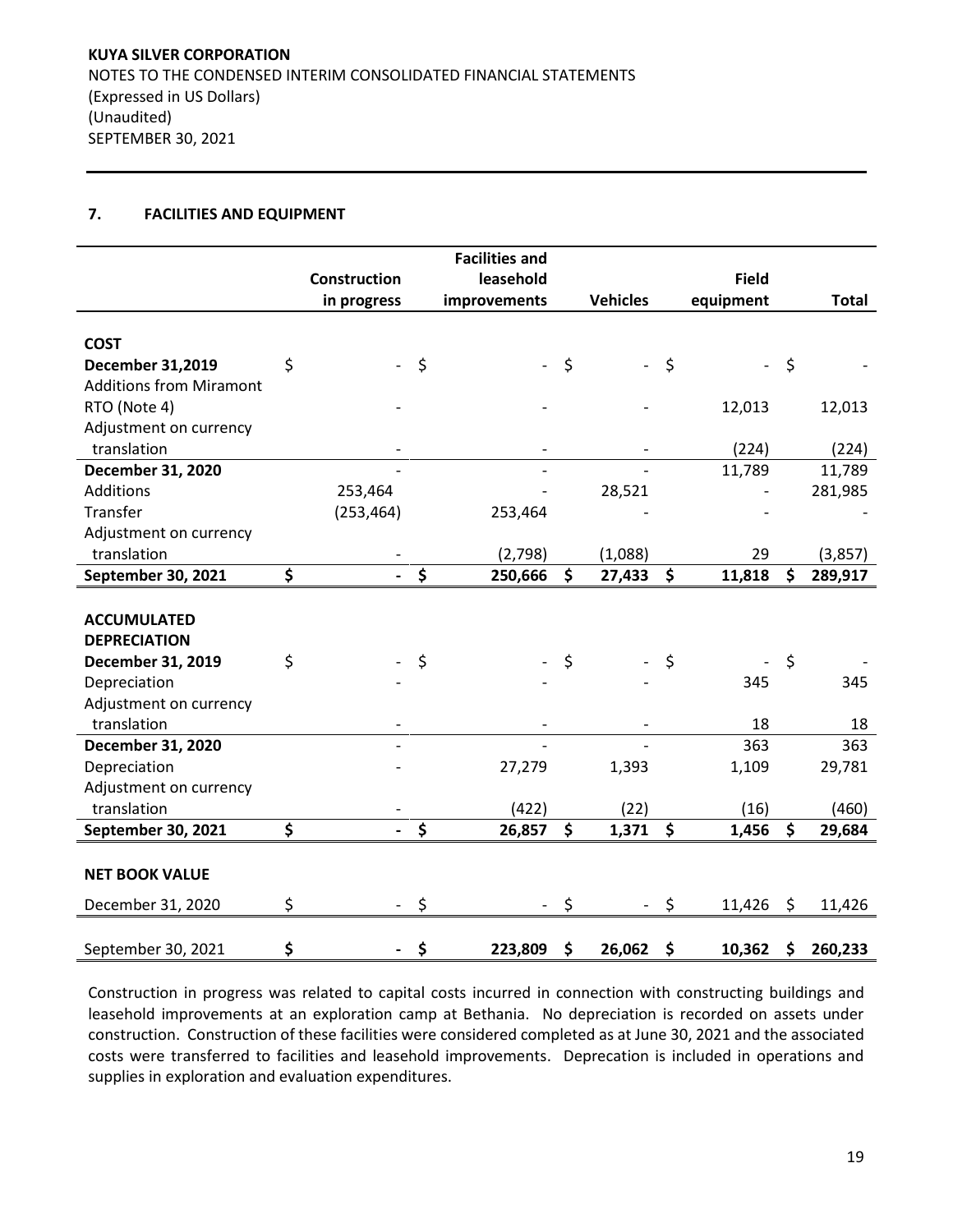### **8. EXPLORATION AND EVALUATION ASSETS**

Exploration and evaluation assets include assets at Bethania and Carmelita, both in Peru, and in Canada.

|                      |                  |        |                          |    |                     |    | <b>Silver</b>   |    |            |
|----------------------|------------------|--------|--------------------------|----|---------------------|----|-----------------|----|------------|
| Project              | <b>Bethania</b>  |        | Carmelita                |    | <b>Kerr</b>         |    | <b>Kings JV</b> |    | Total      |
|                      |                  |        |                          |    |                     |    |                 |    |            |
| December 31, 2019    | \$               | $-$ \$ | $\overline{\phantom{0}}$ | \$ | $\omega_{\rm{max}}$ | \$ | $\sim$          | \$ |            |
| Additions from       |                  |        |                          |    |                     |    |                 |    |            |
| acquisition of S&L   |                  |        |                          |    |                     |    |                 |    |            |
| Andes (Note 5)       | 16,755,385       |        |                          |    |                     |    |                 |    | 16,755,385 |
| Adjustment on        |                  |        |                          |    |                     |    |                 |    |            |
| currency translation | (29,118)         |        |                          |    |                     |    |                 |    | (29, 118)  |
| December 31, 2020    | 16,726,267       |        |                          |    |                     |    |                 |    | 16,726,267 |
| Additions            |                  |        | 892,500                  |    |                     |    |                 |    | 892,500    |
| Additions from       |                  |        |                          |    |                     |    |                 |    |            |
| acquisition of       |                  |        |                          |    |                     |    |                 |    |            |
| CobalTech (Note 6)   |                  |        |                          |    | 4,606,463           |    |                 |    | 4,606,463  |
| Issuance of common   |                  |        |                          |    |                     |    | 771,916         |    | 771,916    |
| shares               |                  |        |                          |    |                     |    |                 |    |            |
| Adjustment on        |                  |        |                          |    |                     |    |                 |    |            |
| currency translation | 41,284           |        | (33, 756)                |    |                     |    | (6, 228)        |    | 1,300      |
|                      |                  |        |                          |    |                     |    |                 |    |            |
| September 30, 2021   | \$<br>16,767,551 | \$     | 858,744                  | S  | 4,606,463           | S  | 765,688         | S  | 22,998,446 |

### **Bethania, Peru**

On December 15, 2020, the Company completed the acquisition of S&L Andes, whose principal asset is its interest in the Bethania Project. The acquisition value attributed to the project was \$16,755,385 (Note 5).

As at September 30, 2021, the Company had recorded a reclamation provision in the amount of \$45,226 (December 31, 2020 - \$51,630) as an estimate for potential future reclamation and rehabilitation obligations on Bethania, based on activities on the project to date. The amount has been adjusted for inflation of 2% and then discounted using current market-based pre-tax discount rate of 5%.

### **Carmelita, Peru**

On May 14, 2021, the Company acquired mining concessions located in the district of Acobambilla, department of Huancavelica, Peru, west of Bethania, known as the Carmelita concessions for a total purchase price of \$892,500, consisting of \$492,500 in cash and \$400,000 in common shares. Upon signing of the agreements, \$293,500 was paid, and the remaining \$199,000 will be paid on or before the 12-month anniversary of the signing of the agreements. The \$400,000 in common shares in the capital of the Company will be issued on the eighteenmonth anniversary of signing the agreements at a deemed price per common share equal to the 10-day average closing price of the common shares on the CSE, ending on the day prior to issuance.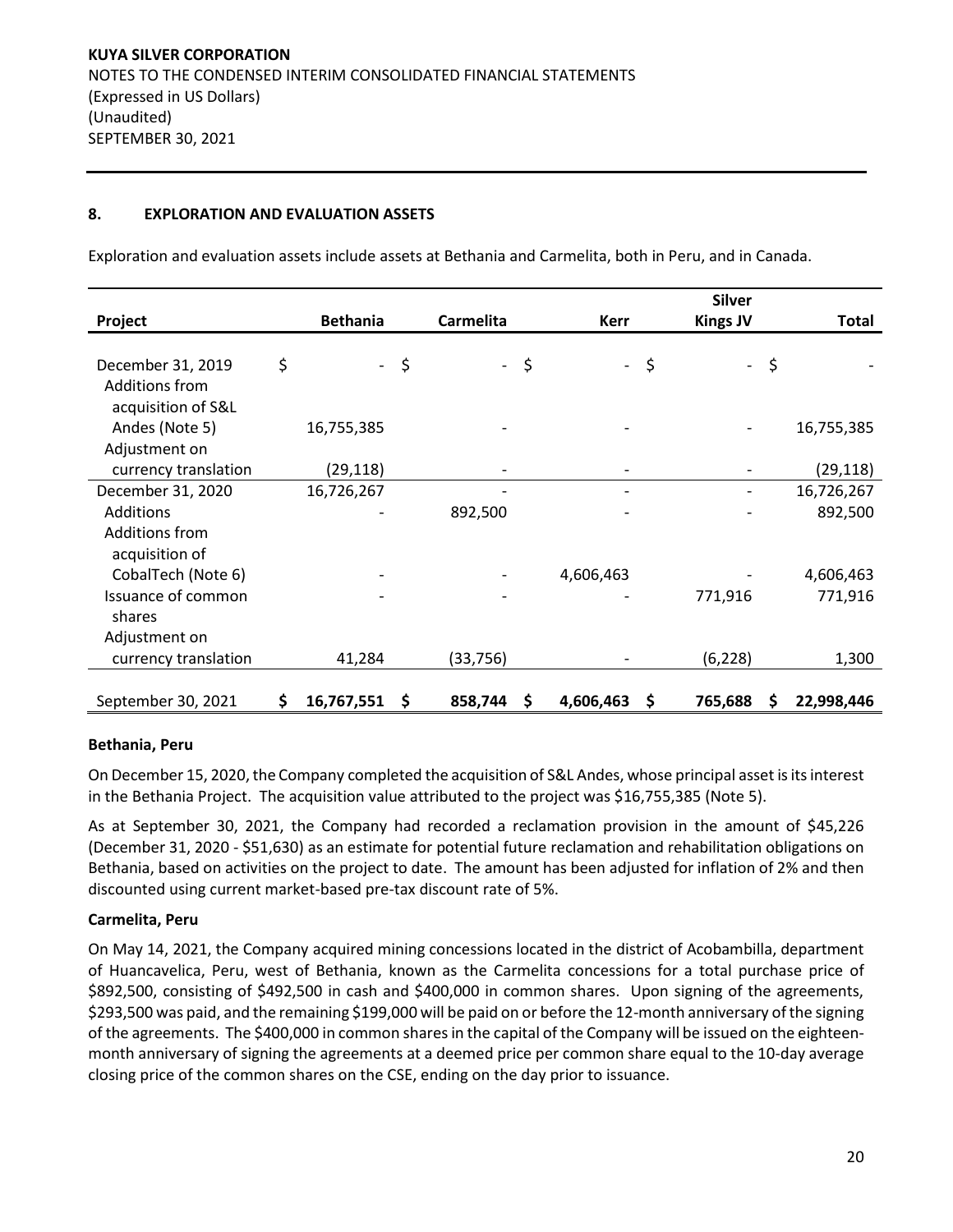# **8. EXPLORATION AND EVALUATION ASSETS** (cont'd…)

### **Carmelita, Peru** (cont'd…)

The \$199,000 due on or before May 14, 2022 has been recorded in accounts payable and accrued liabilities (Note 9) and the \$400,000 in common shares has been reflected as an obligation to issue shares and classified as a noncurrent liability since the \$400,000 obligation will be settled with a variable number of shares.

#### **Kerr, Canada**

On September 30, 2021, the Company commenced consolidating CobalTech, whose principal asset is its interest in the Kerr Project. The acquisition value attributed to the project was \$4,606,463 (Note 6).

As at September 30, 2021, the Company had recorded a reclamation provision in the amount of \$1,161,763 (December 31, 2020 - \$nil) as an estimate for potential future reclamation and rehabilitation obligations on Kerr, based on the historical activities on the project to date. The amount has been adjusted for inflation of 2% and then discounted using current market-based pre-tax discount rate of 2%.

#### **Silver Kings JV, Canada**

The Purchase Agreement with Electra (Note 6) also provides the Company with an option ("the Option") to acquire up to a 70% interest in Electra's remaining silver mineral assets (the "Remaining Assets") in the Cobalt, Ontario area and to form a joint venture.

On September 1, 2021, the Company issued 671,141 common shares to Electra, valued at \$771,916 (CAD \$973,154), for the initial earn-in payment under the Option. To fully exercise the Option, the Company must make cash payments totaling CAD \$2,000,000 and complete work commitments of CAD \$4,000,000, as follows:

|                                                   | <b>Acquisition in</b> |                         |
|---------------------------------------------------|-----------------------|-------------------------|
|                                                   | cash                  | <b>Work commitments</b> |
|                                                   | (in CAD)              | (in CAD)                |
|                                                   |                       |                         |
| Requirements on or before:                        |                       |                         |
| September 1, 2021 ("Initial Earn-In") - completed | 1,000,000             | \$                      |
| September 1, 2022 (49% interest)                  | 300,000               | 2,000,000               |
| September 1, 2023 (additional 11% interest)       | 350,000               | 1,000,000               |
| September 1, 2024 (additional 10% interest)       | 350,000               | 1,000,000               |
|                                                   |                       |                         |
|                                                   | 2,000,000             | 4,000,000               |

The Purchase Agreement provides that the Company may issue an equivalent value in common shares of the Company at the 20-day volume-weighted average price in lieu of making the cash payments. Following the payment of the Initial Earn-In, the Company and Electra will enter into a joint venture agreement on terms to be negotiated for the joint exploration and development of the Remaining Assets.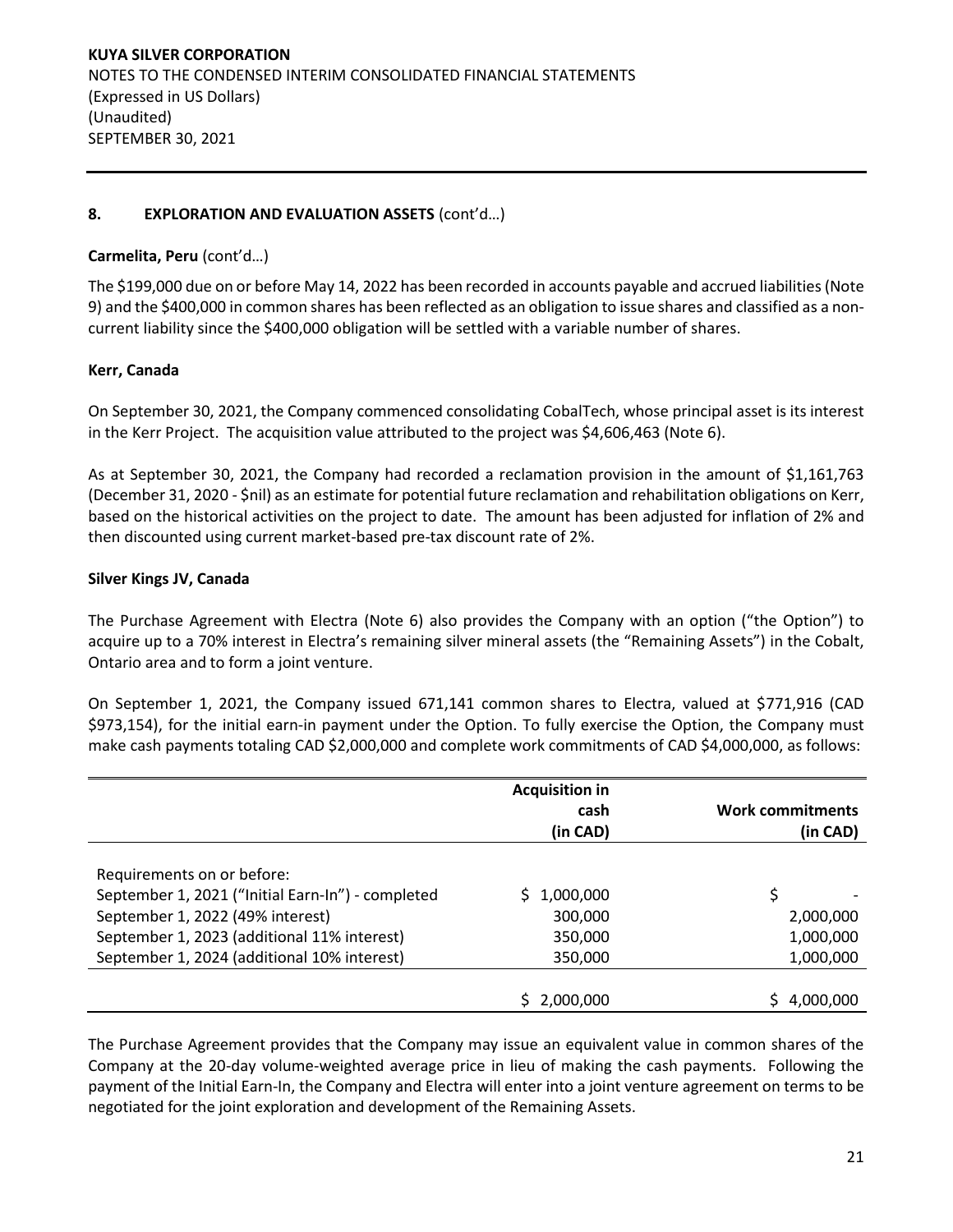# **8. EXPLORATION AND EVALUATION ASSETS** (cont'd…)

### **Tres Banderas, Peru**

The Company has mining concessions located in the in the district of Acobambilla, department of Huancavelica, Peru, south of Bethania, known as the Tres Banderas Concessions, valued at \$nil, to which the Company made successful applications and holds them in good standing.

Exploration and evaluation expenditures

Exploration and evaluation expenditures for the nine months ended September 30, 2021 are as follows<sup>(1)</sup>:

| Project                                   | <b>Bethania</b> | Tres<br><b>Banderas</b> |      | <b>Silver</b><br><b>Kings JV</b> |      | <b>Total</b> |
|-------------------------------------------|-----------------|-------------------------|------|----------------------------------|------|--------------|
|                                           |                 |                         |      |                                  |      |              |
| Civil works and engineering               | \$<br>672,602   | \$                      | - \$ |                                  | - \$ | 672,602      |
| Geology and drilling                      | 596,933         |                         |      | 21,887                           |      | 618,820      |
| Operations and supplies                   | 440,423         |                         |      |                                  |      | 440,423      |
| Property maintenance, licences and rights | 254,447         | 33,354                  |      |                                  |      | 287,801      |
| Safety and environment                    | 88,968          |                         |      |                                  |      | 88,968       |
| <b>VAT</b>                                | 735,462         |                         |      |                                  |      | 735,462      |
| Wages and benefits                        | 221,823         |                         |      | 97,288                           |      | 319,111      |
| Expense recovery from Electra             |                 |                         |      | (119, 175)                       |      | (119,175)    |
|                                           |                 |                         |      |                                  |      |              |
| Total                                     | 3,010,658       | 33,354                  | \$   | $\blacksquare$                   | \$.  | 3,044,012    |

(1) Exploration and evaluation expenditures on Kerr are not reflected in this table because CobalTech was not consolidated until September 30, 2021.

Exploration and evaluation expenditures for the nine months ended September 30, 2020 are as follows:

| Project                                   | <b>Bethania</b>          | <b>Tres</b><br><b>Banderas</b> | Total |
|-------------------------------------------|--------------------------|--------------------------------|-------|
| Property maintenance, licenses and rights | $\overline{\phantom{0}}$ | 3,561                          | 3,561 |
| Total                                     | $\overline{\phantom{0}}$ | 3,561                          | 3,561 |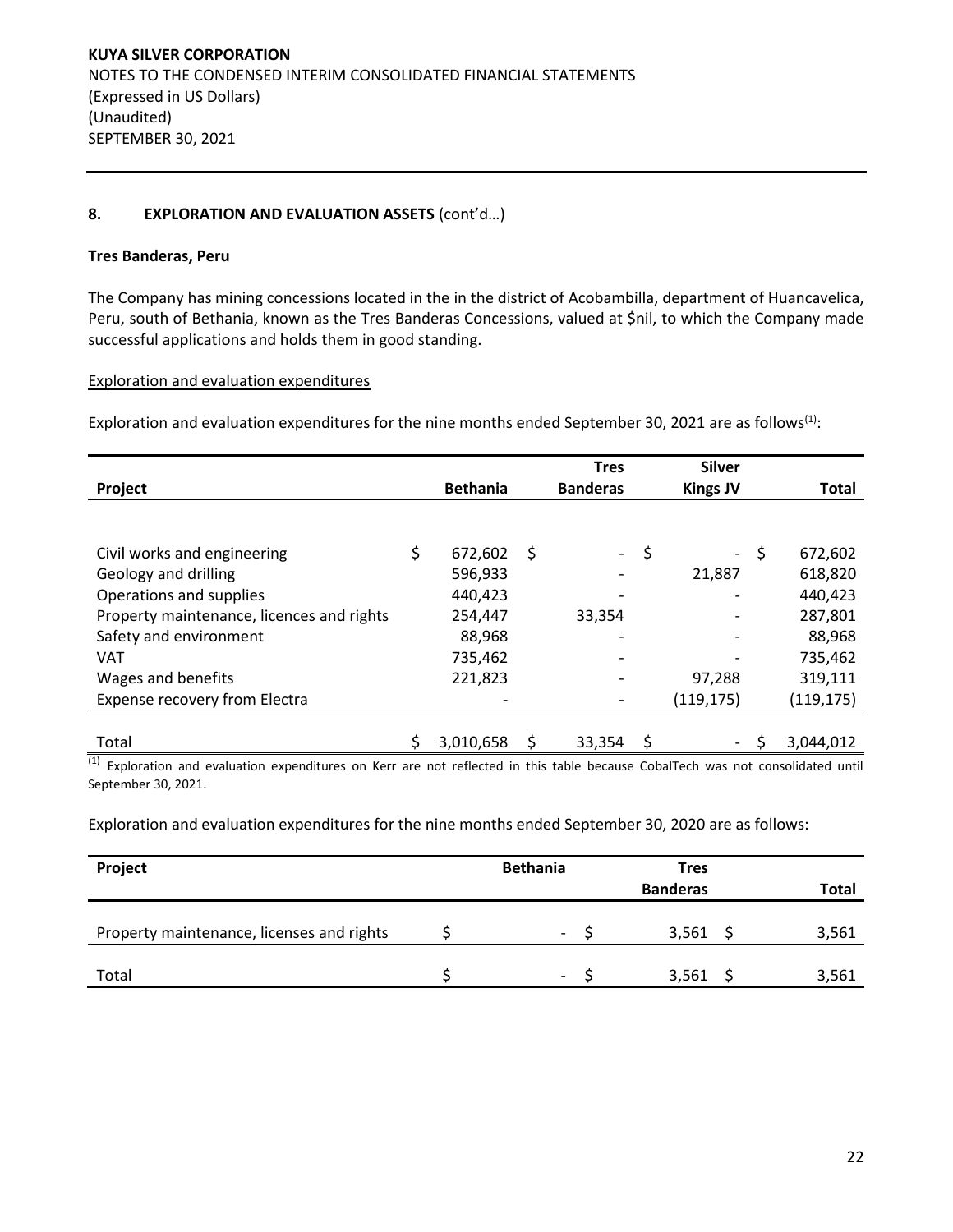### **9. ACCOUNTS PAYABLE AND ACCRUED LIABILITIES**

|                              | September<br>30, 2021 |    | <b>December</b><br>31, 2020 |
|------------------------------|-----------------------|----|-----------------------------|
|                              |                       |    |                             |
| Accounts payable             | 1,324,819             | -S | 1,948,198                   |
| Carmelita agreement (Note 8) | 199,000               |    |                             |
| <b>Accrued liabilities</b>   | 24,887                |    | 107,092                     |
|                              |                       |    |                             |
|                              | 1,548,706             |    | 2,055,290                   |

### **10. SHARE CAPITAL**

### **Authorized share capital**

The Company's authorized capital consists of an unlimited number of common shares without par value and an unlimited number of preferred shares without par value. To September 30, 2021, the Company had not issued any preferred shares.

#### **Issued share capital**

On October 1, 2020, Kuya was deemed to acquire Miramont in an RTO Transaction whereby shareholders of Kuya exchanged their shares at a rate of 1.835 shares of Miramont for each share of Kuya (Note 4). The share capital of each company prior to the RTO Transaction was as follows:

|                                                 | <b>Shares</b><br>outstanding |        | <b>Share</b><br>capital |
|-------------------------------------------------|------------------------------|--------|-------------------------|
| <b>Miramont</b>                                 |                              |        |                         |
| Balance as at July 31, 2019<br>Warrants expired | 5,577,322                    | CAD \$ | 12,865,352<br>97,352    |
| Balance as at July 31, 2020 and October 1, 2020 | 5,577,322                    | CAD \$ | 12,962,704              |
| Balance as at July 31, 2020 and October 1, 2020 | 5,577,322                    |        | 9,752,502               |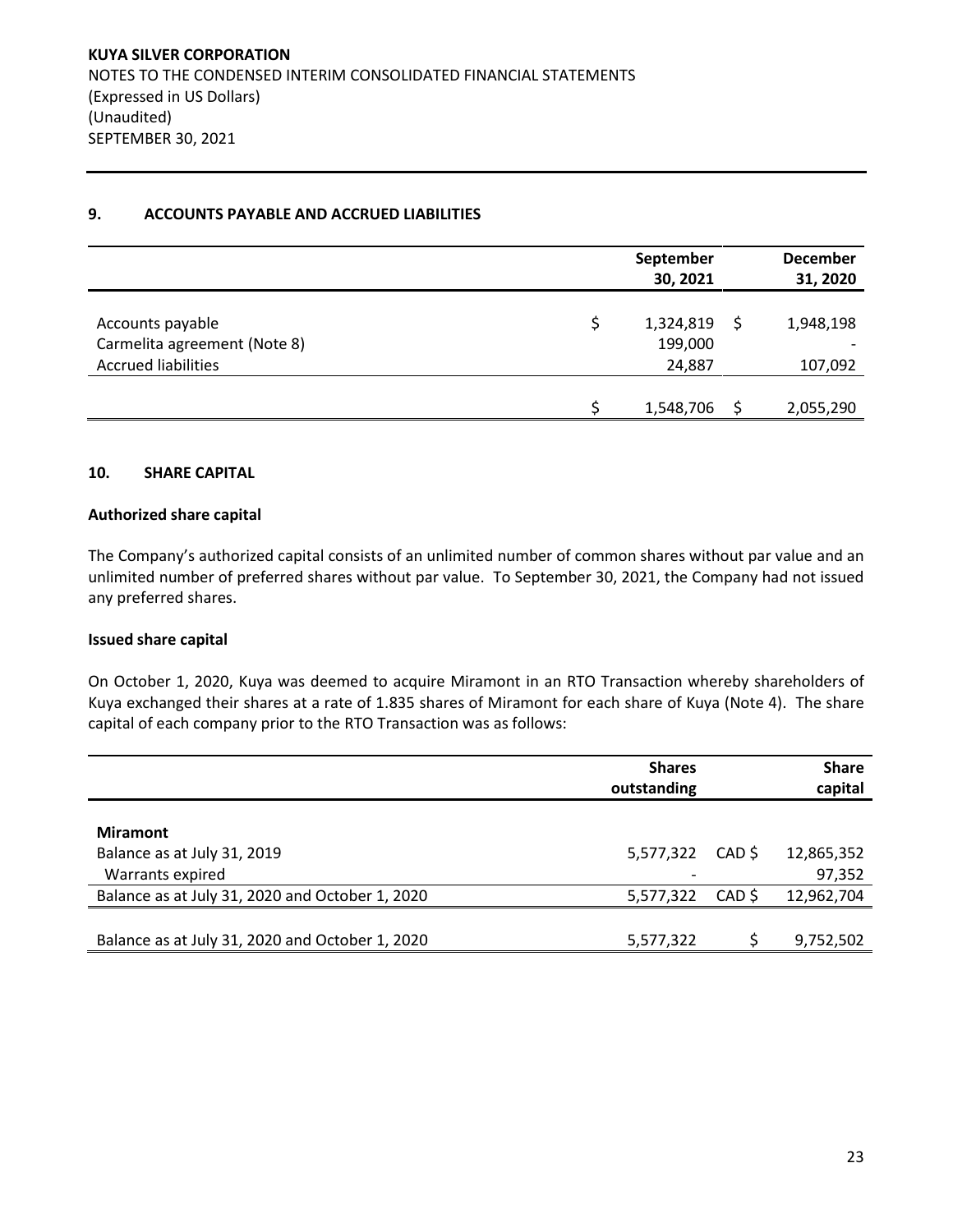### 10. **SHARE CAPITAL** (cont'd...)

**Issued share capital** (cont'd…)

|                                                                                                                         | <b>Shares</b><br>outstanding | <b>Share</b><br>capital              |
|-------------------------------------------------------------------------------------------------------------------------|------------------------------|--------------------------------------|
| Kuya<br>Balance as at December 31, 2019<br>Issuance of common shares for cash by private placement<br>Share issue costs | $6,642,766$ \$<br>7,942,203  | 3,348,913<br>9,807,353<br>(678, 044) |
| Balance as at October 1, 2020                                                                                           | 14,584,969                   | 12,478,222                           |

Subsequent to the RTO Transaction, the share capital of the Company was as follows:

|                                                               | <b>Shares</b><br>outstanding |     | <b>Share</b><br>capital |
|---------------------------------------------------------------|------------------------------|-----|-------------------------|
|                                                               |                              |     |                         |
| <b>The Company</b>                                            |                              |     |                         |
| Miramont balance as at October 1, 2020                        | $5,577,322$ \$               |     | 9,752,502               |
| Eliminate pre-acquisition share capital of Miramont           |                              |     | (9,752,502)             |
| Adjust share capital to that of Kuya upon RTO                 |                              |     | 12,478,222              |
|                                                               | 5,577,322                    |     | 12,478,222              |
| Equity issued per RTO with Kuya                               | 26,763,410                   |     | 3,773,064               |
| Issuance of common shares on acquisition of S&L Andes         | 3,929,288                    |     | 6,084,497               |
| Issuance of common shares on exercise of warrants             | 1,632,076                    |     | 501,594                 |
| Balance as at December 31, 2020                               | 37,902,096                   |     | 22,837,377              |
| Issuance of common shares for cash by private placement       | 4,842,650                    |     | 6,795,544               |
| Issuance of common shares on acquisition of CobalTech         | 1,437,470                    |     | 2,668,079               |
| Issuance of common shares on acquisition of exploration and   |                              |     |                         |
| evaluation assets                                             | 671,141                      |     | 771,916                 |
| Issuance of common shares on exercise of options              | 50,000                       |     | 63,607                  |
| Issuance of common shares on exercise of performance warrants | 276,624                      |     | 85,016                  |
|                                                               |                              |     |                         |
| Balance as at September 30, 2021                              | 45,179,981                   | - S | 33,221,539              |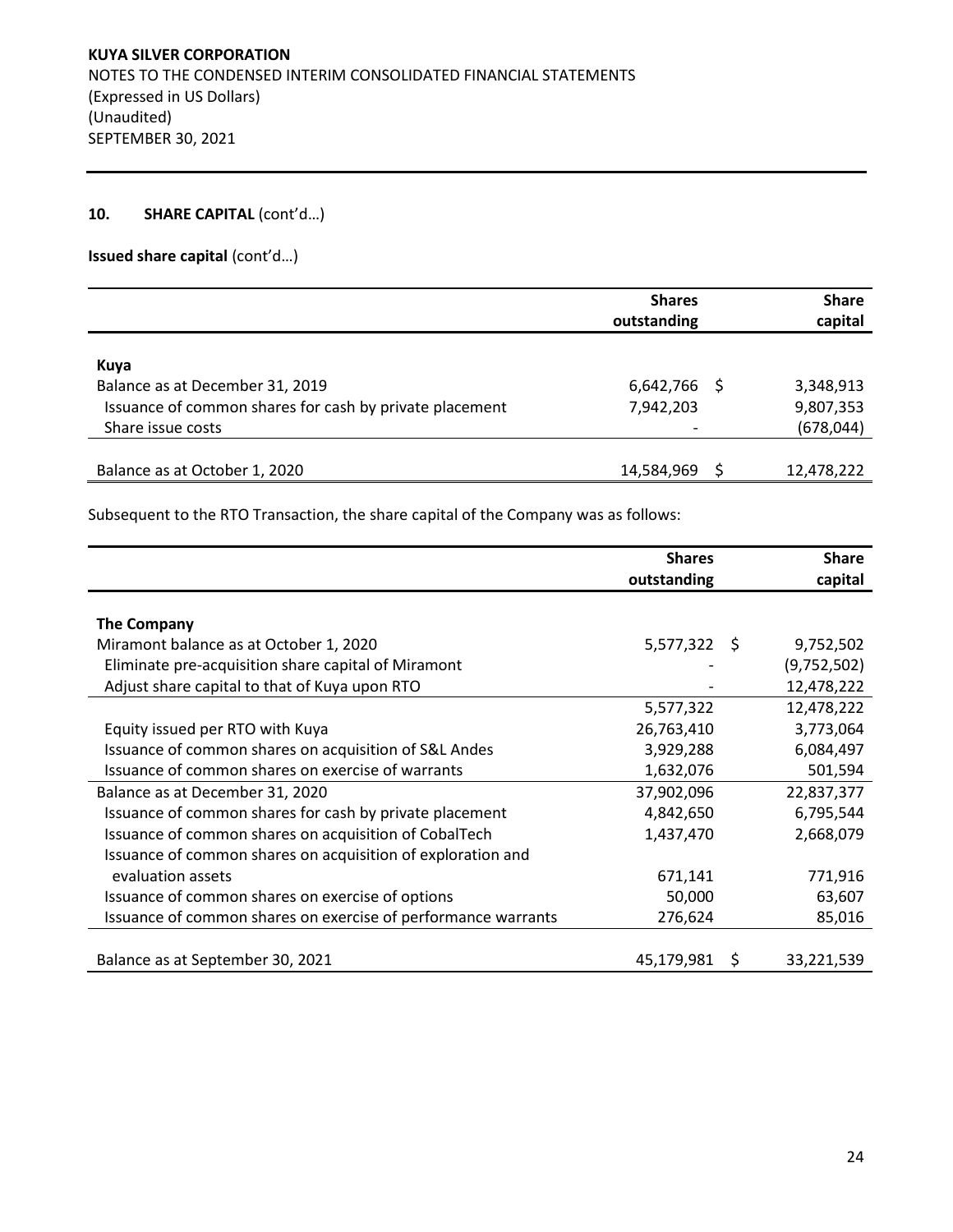# **10. SHARE CAPITAL** (cont'd…)

### **Issued share capital** (cont'd…)

During the nine months ended September 30, 2021, the Company issued:

- a) 4,842,650 units at a price of CAD \$1.90 per unit, on a "bought deal" private placement basis, for total proceeds of \$7,542,135 (CAD \$9,201,035). Each unit consisted of one common share and one-half of one common share purchase warrant. Each whole warrant entitles the holder to acquire one common share at a price of CAD \$2.60 per common share for a period of 24 months from the date of issue. The 2,421,325 warrants were valued at \$178,630. The Company paid a total of \$567,961 for fees.
- b) 1,437,470 common shares of the Company, valued at \$2,668,079, pursuant to the acquisition of CobalTech (Note 6);
- c) 671,141 common shares of the Company, valued at \$771,916, pursuant to the acquisition of exploration and evaluation assets (Note 8);
- d) 50,000 common shares of the Company, for proceeds of \$35,177, on the exercise of options; and
- e) 276,624 common shares of the Company, for proceeds of \$138, on the exercise of performance warrants.

During the year ended December 31, 2020, the Company issued:

- a) 464,583 common shares of Kuya at a price of \$1.20 per share by way of a non-brokered private placement, for total proceeds of \$557,500;
- b) 7,477,620 common shares of Kuya at a price of CAD \$1.65 per share by way of a brokered and a nonbrokered private placement, for total proceeds of \$9,249,853. Share issue costs of \$678,044 were incurred in connection with this financing;
- c) 26,763,410 common shares of the Company in exchange for all of the issued and outstanding shares of Kuya (Note 4);
- d) 3,929,288 common shares of the Company, valued at \$6,084,497, pursuant to the acquisition of S&L Andes (Note 5); and
- e) 1,632,076 common shares of the Company, for proceeds of \$816, on the exercise of performance warrants.

#### **Escrow shares**

Pursuant to the Transaction, 8,869,165 of the Payment Shares are subject to escrow restrictions pursuant to the terms of an Escrow Agreement dated October 7, 2020 and will be released from escrow based upon the passage of time in accordance with the Escrow Agreement, such that 10% of the securities were released on October 7, 2020 and the remaining escrowed securities will be released in six tranches of 15% every six months thereafter. As at September 30, 2021, there are 6,651,873 (December 31, 2020 - 7,982,249) shares held in escrow.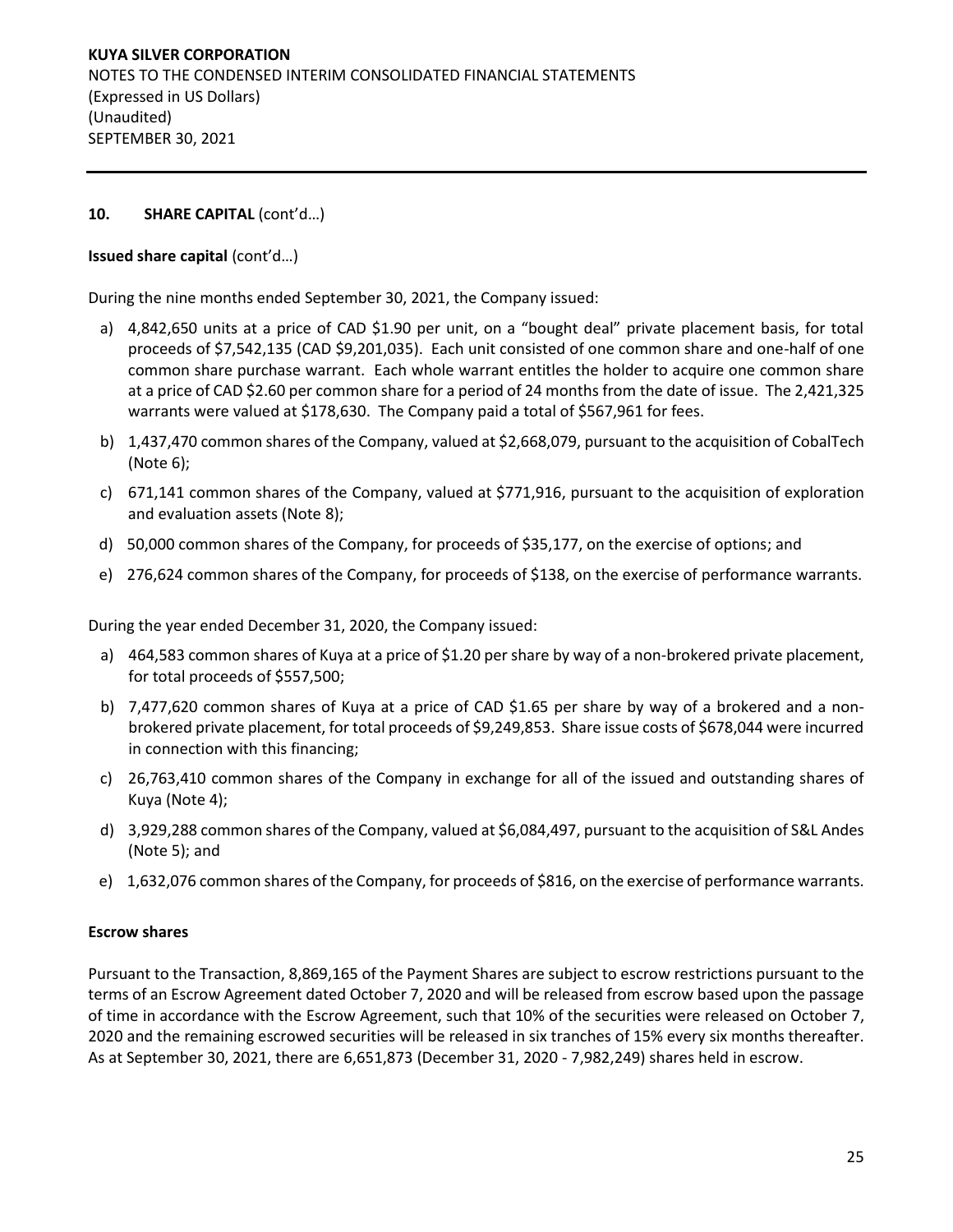# **10. SHARE CAPITAL** (cont'd…)

### **Stock options**

The Company has a shareholder-approved rolling stock option plan under which the Board of Directors ("Board") may, from time to time in its discretion, grant options to acquire common shares of the Company to its directors, officers, employees, consultants and advisors. The number of shares reserved for issuance under the plan may not exceed 10% of the number of issued and outstanding common shares of the Company. The exercise price of each option is determined by the Board but shall not be less than the market price of the Company's shares on the date prior to the date of grant less any discounts permitted by the CSE under its policies. The options may be granted for a maximum term of 10 years and are subject to such vesting provisions as may be determined by the Board. Kuya did not have a stock option plan and, accordingly, did not previously grant any options.

During the nine months ended September 30, 2021, the Company granted 625,000 (2020 - nil) stock options with a fair value of \$533,071 (2020 - \$nil) using the Black-Scholes option pricing model assuming a life expectancy of 4.5 years, a risk- free interest rate of 0.88%, a forfeiture rate of nil, and volatility of 93%.

During the nine months ended September 30, 2021, the Company expensed \$456,588 (2020 - \$nil) for the fair value of vesting options, which was recorded in share-based compensation.

Prior to the RTO Transaction, option transactions of Miramont were as follows:

|                                                 | <b>Number of</b><br>options |      | Weighted<br>average<br>exercise price<br>(in CAD) |
|-------------------------------------------------|-----------------------------|------|---------------------------------------------------|
|                                                 |                             |      |                                                   |
| <b>Miramont</b>                                 |                             |      |                                                   |
| Balance as at July 31, 2019                     | 344,833                     | - S  | 3.86                                              |
| Forfeited                                       | (42, 333)                   |      | 3.89                                              |
|                                                 |                             |      |                                                   |
| Balance as at July 31, 2020 and October 1, 2020 | 302,500                     | - \$ | 3.86                                              |

Prior to the RTO Transaction, Kuya had not granted any options.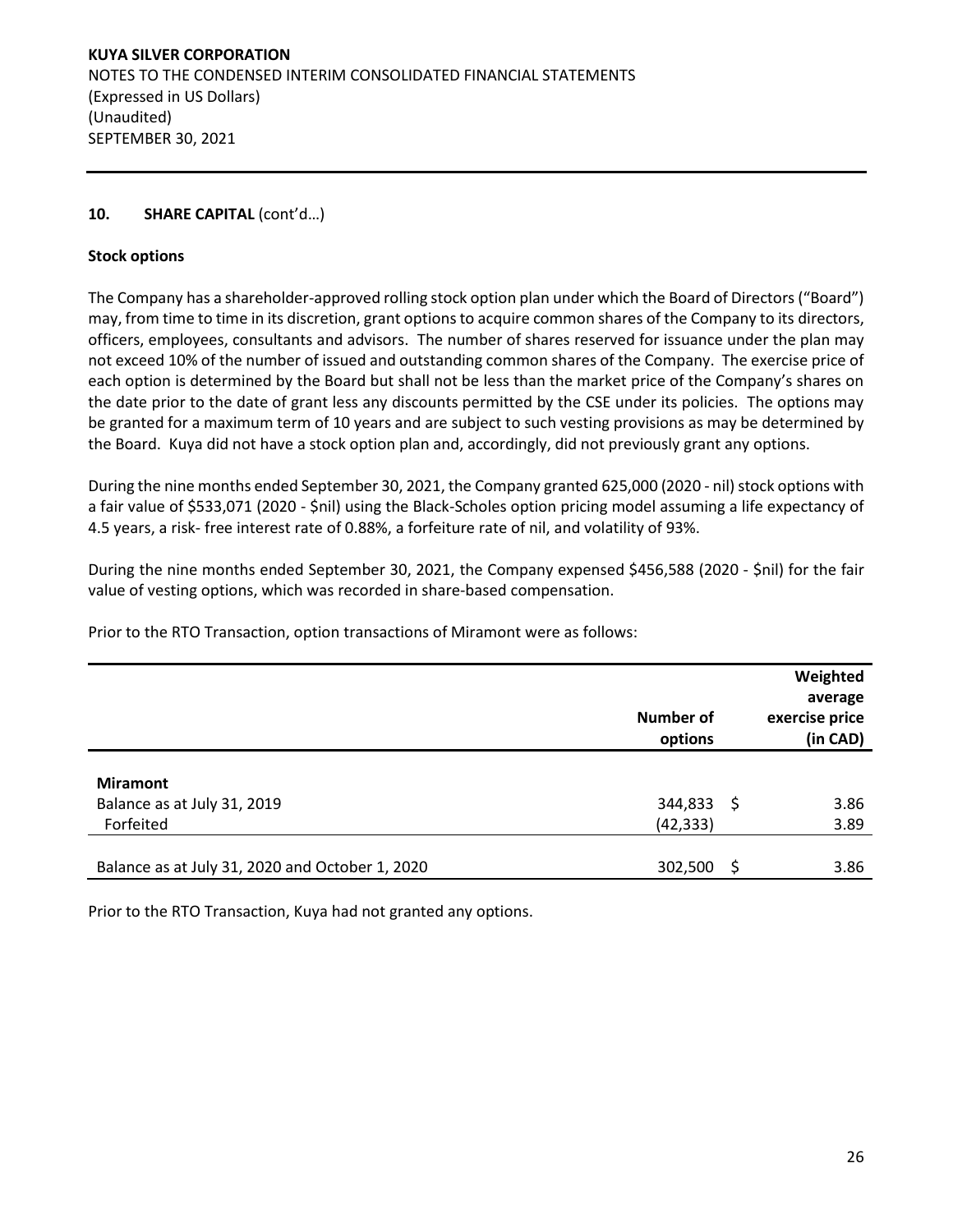# 10. **SHARE CAPITAL** (cont'd...)

### **Stock options** (cont'd…)

Subsequent to the RTO Transaction, option transactions of the Company are summarized as follows:

|                                          | Number of<br>options    |     | Weighted<br>average<br>exercise price<br>(in CAD) |
|------------------------------------------|-------------------------|-----|---------------------------------------------------|
|                                          |                         |     |                                                   |
| Balance as at October 1, 2020<br>Granted | $302,500$ \$<br>920,000 |     | 3.86<br>0.90                                      |
| Balance as at December 31, 2020          | 1,222,500               |     | 1.63                                              |
| Granted                                  | 625,000                 |     | 1.69                                              |
| Exercised                                | (50,000)                |     | 0.90                                              |
|                                          |                         |     |                                                   |
| Balance as at September 30, 2021         | 1,797,500               | -\$ | 1.67                                              |

As at September 30, 2021, the Company had outstanding options enabling the holder to acquire common shares as follows:

| <b>Number of</b> | <b>Number of</b>    | <b>Exercise</b><br>price | <b>Weighted average</b><br>remaining life |                              |
|------------------|---------------------|--------------------------|-------------------------------------------|------------------------------|
| options          | exercisable options | (in CAD)                 | (years)                                   | <b>Expiry date</b>           |
|                  |                     |                          |                                           |                              |
| 30,000           | 30,000              | \$<br>3.75               | 0.01                                      | October 1, 2021*             |
| 12,500           | 12,500              | \$<br>4.15               | 0.01                                      | October 1, 2021 <sup>*</sup> |
| 30,000           | 30,000              | \$<br>3.70               | 1.43                                      | March 6, 2023                |
| 155,000          | 155,000             | \$<br>3.75               | 1.63                                      | May 17, 2023                 |
| 100,000          | 100,000             | \$<br>1.55               | 1.73                                      | June 24, 2023                |
| 75,000           | 75,000              | \$<br>4.15               | 2.39                                      | February 21, 2024            |
| 870,000          | 443,333             | \$<br>0.90               | 4.01                                      | October 1, 2025              |
| 275,000          | 91,667              | \$<br>1.55               | 4.73                                      | June 24, 2026                |
| 250,000          | 83,333              | \$<br>1.90               | 4.73                                      | June 24, 2026                |
|                  |                     |                          |                                           |                              |
| 1,797,500        | 1,020,833           |                          |                                           |                              |

\* subsequent to period end, these options expired unexercised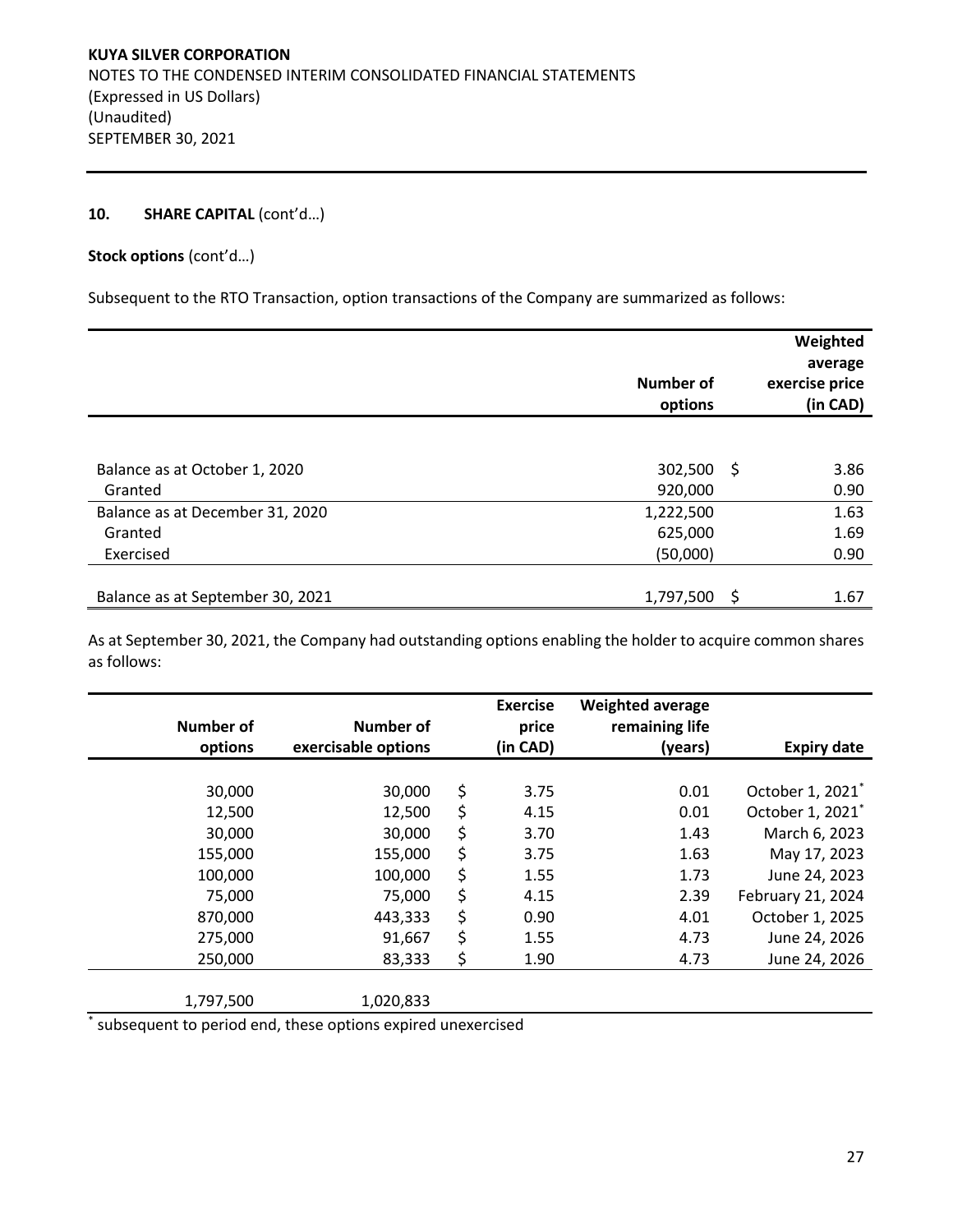# 10. **SHARE CAPITAL** (cont'd...)

#### **Share purchase warrants**

Miramont's outstanding warrants at the time of the RTO were consolidated on a 10:1 basis and, for accounting purposes, were deemed to be issued by Kuya as part of the RTO Transaction (Note 4).

Prior to the RTO Transaction, share purchase warrant transactions of each company were as follows:

|                                                 |                          | Weighted       |
|-------------------------------------------------|--------------------------|----------------|
|                                                 |                          | average        |
|                                                 | Number of                | exercise price |
|                                                 | warrants                 | (in CAD)       |
| <b>Miramont</b>                                 |                          |                |
| Balance as at July 31, 2019                     | $2,451,207$ \$           | 4.57           |
| Expired                                         | (1,971,542)              | 4.46           |
|                                                 |                          |                |
| Balance as at July 31, 2020 and October 1, 2020 | 479,665 \$               | 5.00           |
|                                                 |                          |                |
|                                                 |                          | Weighted       |
|                                                 | <b>Number of</b>         | average        |
|                                                 | warrants                 | exercise price |
|                                                 |                          |                |
| <b>Kuya</b>                                     |                          |                |
| Balance as at December 31, 2019                 | $6,724$ \$               | 1.00           |
| Expired                                         | (6, 724)                 | 1.00           |
|                                                 |                          |                |
| Balance as at October 1, 2020                   | $\overline{\phantom{0}}$ | \$             |

Subsequent to the RTO Transaction, the continuity of share purchase warrants of the Company was as follows:

|                                                                                 | Number of<br>warrants                 |   | Weighted<br>average<br>exercise price<br>(in CAD) |
|---------------------------------------------------------------------------------|---------------------------------------|---|---------------------------------------------------|
| Balance as at October 1, 2020 and December 31, 2020<br><b>Issued</b><br>Expired | 479,665 \$<br>2,421,325<br>(479, 665) |   | 5.00<br>2.60<br>5.00                              |
| Balance as at September 30, 2021                                                | 2,421,325                             | S | 2.60                                              |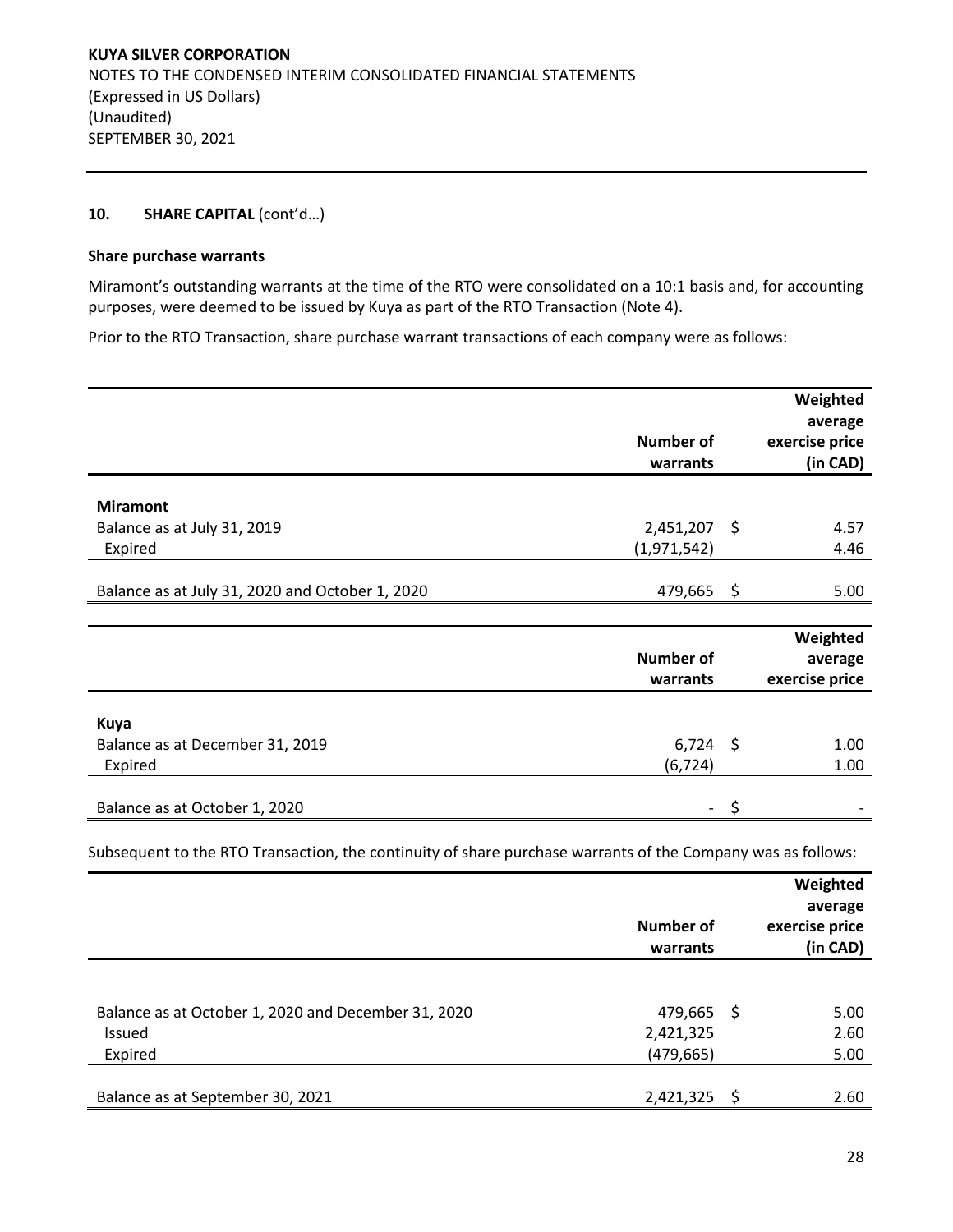### **10. SHARE CAPITAL** (cont'd…)

### **Share purchase warrants** (cont'd…)

As at September 30, 2021, the Company had outstanding share purchase warrants enabling the holder to acquire common shares as follows:

| <b>Expiry date</b> | <b>Weighted average</b><br>remaining life<br>(years) | <b>Exercise</b><br>price<br>(in CAD) | <b>Number of</b><br>share purchase<br>warrants |
|--------------------|------------------------------------------------------|--------------------------------------|------------------------------------------------|
| June 16, 2023      | 1.71                                                 | 2.60                                 | 2,421,325                                      |
|                    |                                                      |                                      | 2,421,325                                      |

#### **Performance warrants**

Performance warrants were granted in fiscal 2018 and each warrant entitled the holder to purchase one common share at a price of \$0.0005 per share and were exercisable on completion of the Company's 80% acquisition of S&L Andes, effective December 15, 2020 (Note 5).

During the nine months ended September 30, 2021, 276,624 (2020 – nil) performance warrants were exercised; accordingly, the \$84,878 (2020 - \$nil) issue-date fair value associated with the warrants was reclassified from reserves to share capital.

During the nine months ended September 30, 2021, the Company expensed \$nil (2020 - \$25,934), related to performance warrants, which was recorded in share-based compensation.

Prior to the RTO Transaction, performance warrants transactions of each company were as follows (prior to the RTO Transaction, Miramont had not granted any performance warrants):

|                                                             | Number of<br>warrants | Weighted<br>average<br>exercise price |
|-------------------------------------------------------------|-----------------------|---------------------------------------|
| Kuya<br>Balance as at December 31, 2019 and October 1, 2020 | 1,040,167             | 0.001                                 |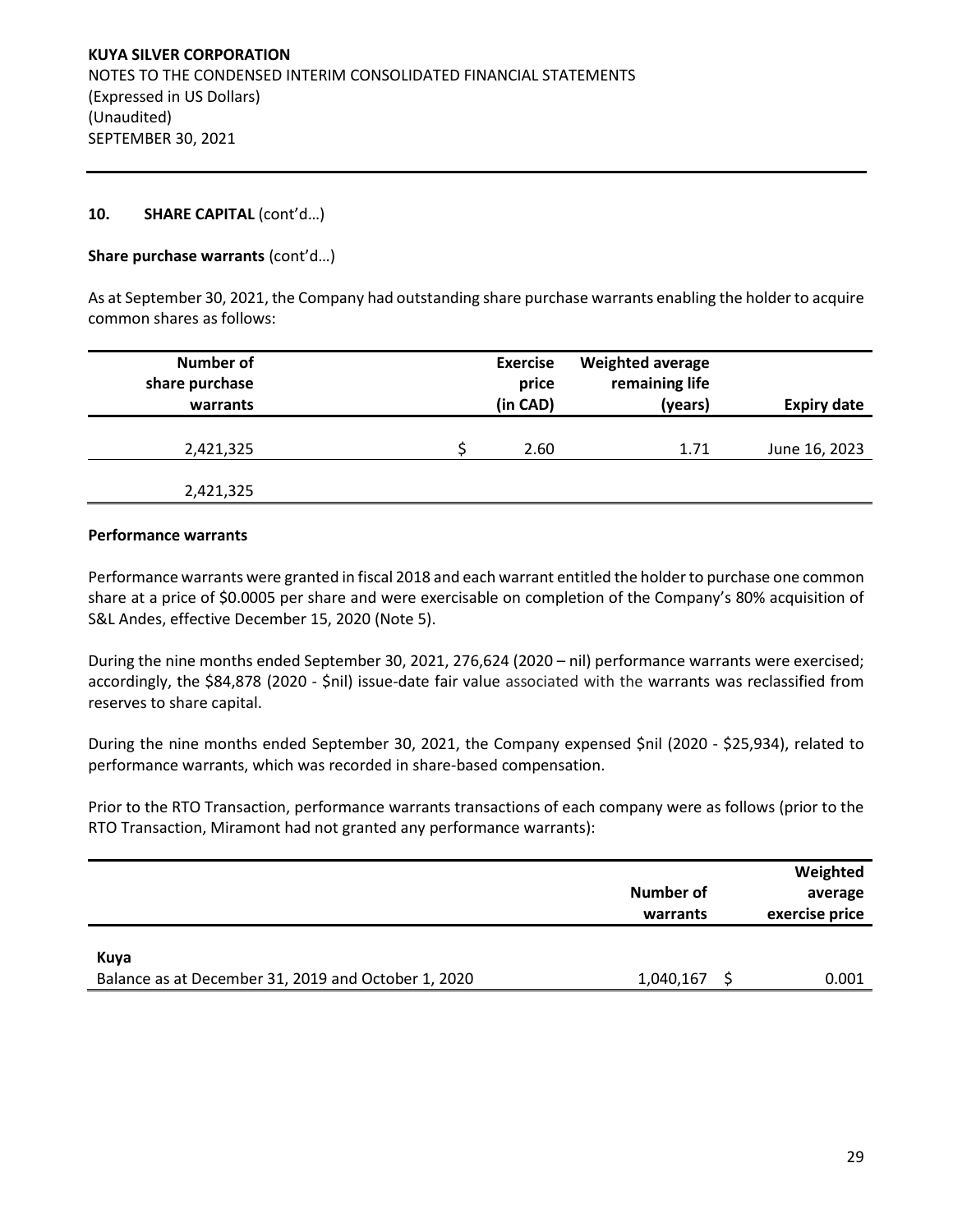### 10. **SHARE CAPITAL** (cont'd...)

**Performance warrants** (cont'd…)

Subsequent to the RTO, the performance warrants of the Company were as follows:

|             |                       | Weighted       |
|-------------|-----------------------|----------------|
|             |                       | average        |
|             |                       | exercise price |
|             |                       |                |
|             |                       |                |
| 1,040,167   |                       | 0.001          |
| 868,533     |                       |                |
| (1,632,076) |                       | 0.0005         |
|             |                       |                |
| 276,624     |                       | 0.0005         |
| (276,624)   |                       | 0.0005         |
|             |                       |                |
| -           |                       |                |
|             | Number of<br>warrants | - \$           |

### **11. RELATED PARTY TRANSACTIONS**

The Company considers key management personnel to consist of its directors and officers. The following expenses were incurred in transactions with key management personnel:

|                          | <b>Nine</b><br>months<br>ended<br>September<br>30, 2021 |     | <b>Nine</b><br>months<br>ended<br>September<br>30, 2020 |
|--------------------------|---------------------------------------------------------|-----|---------------------------------------------------------|
|                          |                                                         |     |                                                         |
| Directors' fees          | \$<br>68,961                                            | -\$ |                                                         |
| Management fees          | 93,901                                                  |     | 127,500                                                 |
| Professional fees        | 20,678                                                  |     |                                                         |
| Share-based compensation | 288,567                                                 |     |                                                         |
| Wages and benefits       | 140,277                                                 |     |                                                         |
|                          |                                                         |     |                                                         |
|                          | \$<br>612,384                                           | \$  | 127,500                                                 |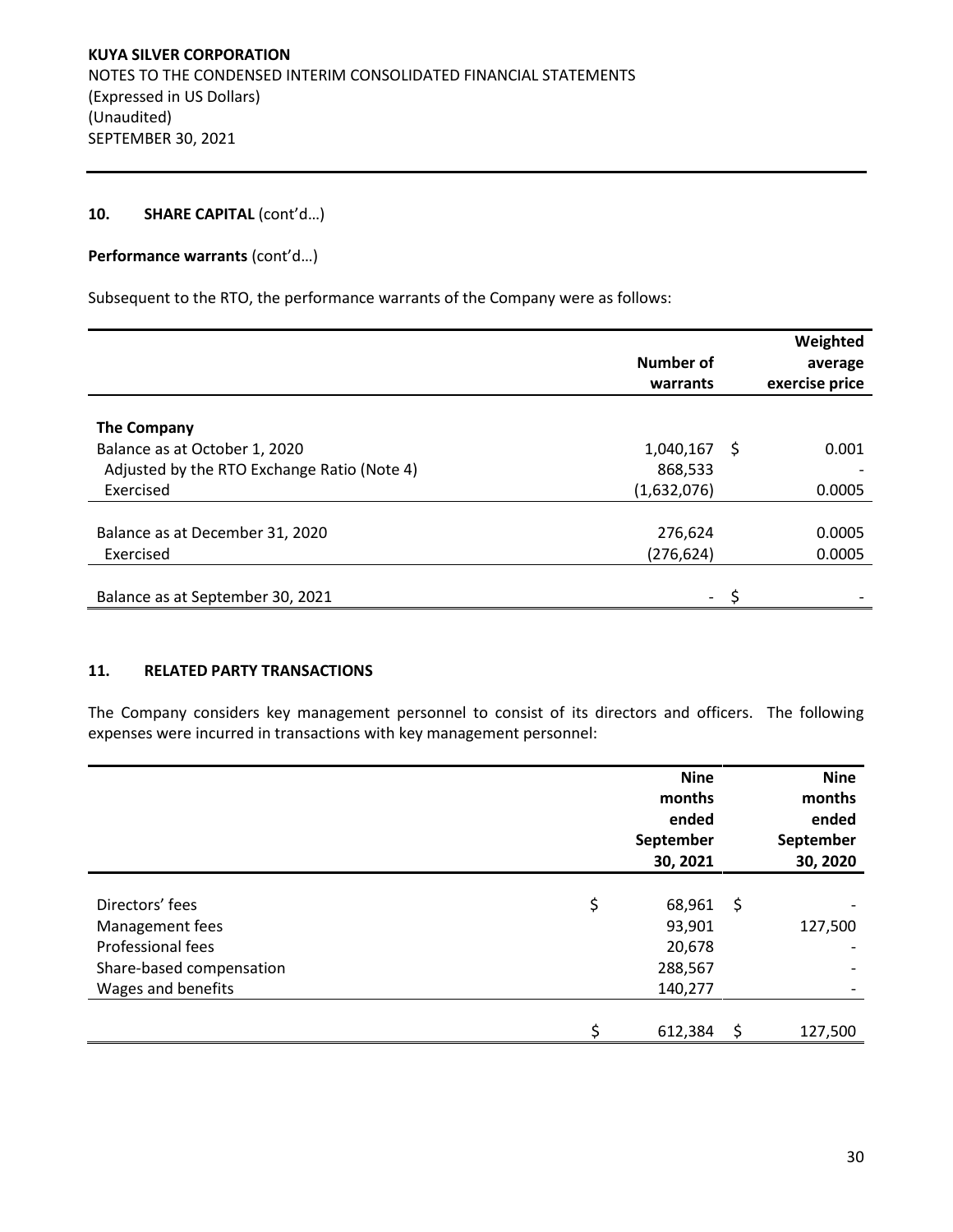# **11. RELATED PARTY TRANSACTIONS** (cont'd…)

As at September 30, 2021, included in advances to suppliers was \$259,437 (December 31, 2020 - \$nil) paid to a company that provides engineering and subcontractor services which is considered a related party due to having a common officer. During the nine months ended September 30, 2021, administrative and exploration and evaluation expenditures of \$104,917 (2020 - \$nil) was paid or accrued to this company.

As at September 30, 2021, included in accounts payable and accrued liabilities was \$17,429 (December 31, 2020 - \$170,878) owing to officers and directors.

As at September 30, 2021, a director was owed \$nil (December 31, 2020 - \$156,990) for shareholder loans. These unsecured loans were due on demand and bore no interest. During the nine months ended September 30, 2021, a director advanced Kuya a total of \$nil (2020 - \$222,768) and was repaid \$158,012 (2020 - \$75,792).

### **12. SUPPLEMENTAL CASH FLOW INFORMATION**

The significant non-cash financing and investing activities are as follows:

|                                                                       | <b>Nine</b><br>months<br>ended<br>September<br>30, 2021 |     | <b>Nine</b><br>months<br>ended<br>September<br>30, 2020 |
|-----------------------------------------------------------------------|---------------------------------------------------------|-----|---------------------------------------------------------|
|                                                                       |                                                         |     |                                                         |
| Reclassification of reserves to share capital on exercise of options  | \$<br>28,430                                            | -\$ |                                                         |
| Reclassification of reserves to share capital on exercise of warrants | 84,878                                                  |     |                                                         |
| Reclassification of reserves to deficit on expiry of warrants         | 100                                                     |     |                                                         |
| Fair value of warrants issued in private placement                    | 178,630                                                 |     |                                                         |
| Shares issued on acquisition of CobalTech (Note 6)                    | 2,668,079                                               |     |                                                         |
| Shares issued on acquisition of exploration and evaluation            |                                                         |     |                                                         |
| assets (Note 8)                                                       | 771,916                                                 |     |                                                         |
| Obligation to issue shares for Carmelita concessions (Note 8)         | 400,000                                                 |     |                                                         |
| Cost of Carmelita concessions included in accounts payable and        |                                                         |     |                                                         |
| accrued liabilities (Note 8)                                          | 199,000                                                 |     |                                                         |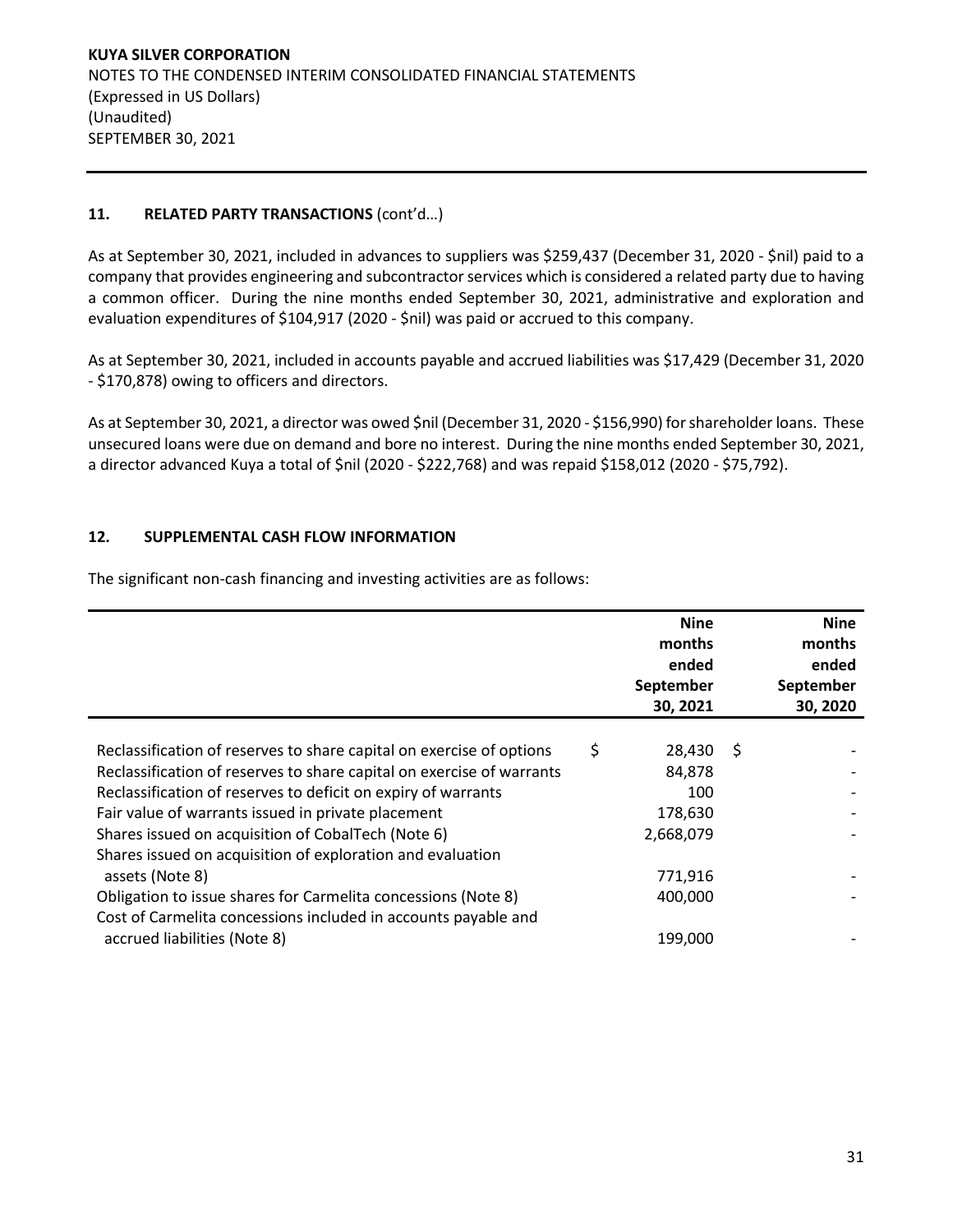### **13. SEGMENTED INFORMATION**

The Company operates in a single reportable operating segment being the acquisition and exploration of exploration and evaluation assets located in Canada and Peru. Geographic information is as follows:

|                                              | Canada            | Peru              | <b>Total</b>        |
|----------------------------------------------|-------------------|-------------------|---------------------|
|                                              |                   |                   |                     |
| As at September 30, 2021                     |                   |                   |                     |
| Exploration and evaluation assets            | \$<br>5,372,151   | \$<br>17,626,295  | \$<br>22,998,446    |
| Other assets                                 | 4,386,364         | 656,048           | 5,042,412           |
| <b>Total assets</b>                          | \$<br>9,758,515   | \$<br>18,282,343  | \$<br>28,040,858    |
|                                              |                   |                   |                     |
| For the three months ended September 30,     |                   |                   |                     |
| 2021                                         |                   |                   |                     |
| Loss                                         | \$<br>(516, 982)  | \$<br>(1,655,587) | \$<br>(2, 172, 569) |
|                                              |                   |                   |                     |
| For the nine months ended September 30, 2021 |                   |                   |                     |
| Loss                                         | \$<br>(1,539,716) | \$<br>(3,796,210) | \$<br>(5,335,926)   |
|                                              |                   |                   |                     |
|                                              |                   |                   |                     |
|                                              | Canada            | Peru              | <b>Total</b>        |
|                                              |                   |                   |                     |
| As at December 31, 2020                      |                   |                   |                     |
| Exploration and evaluation assets            | \$                | \$<br>16,726,267  | \$<br>16,726,267    |
| Other assets                                 | 4,984,141         | 41,022            | 5,025,163           |
| <b>Total assets</b>                          | \$<br>4,984,141   | \$<br>16,767,289  | \$<br>21,751,430    |
|                                              |                   |                   |                     |
| For the three months ended September 30,     |                   |                   |                     |
| 2020                                         |                   |                   |                     |
| Loss                                         | \$<br>(372, 011)  | \$                | \$<br>(372, 011)    |
|                                              |                   |                   |                     |
| For the nine months ended September 30, 2020 | \$<br>(458, 934)  | \$<br>(3, 561)    | \$<br>(462, 495)    |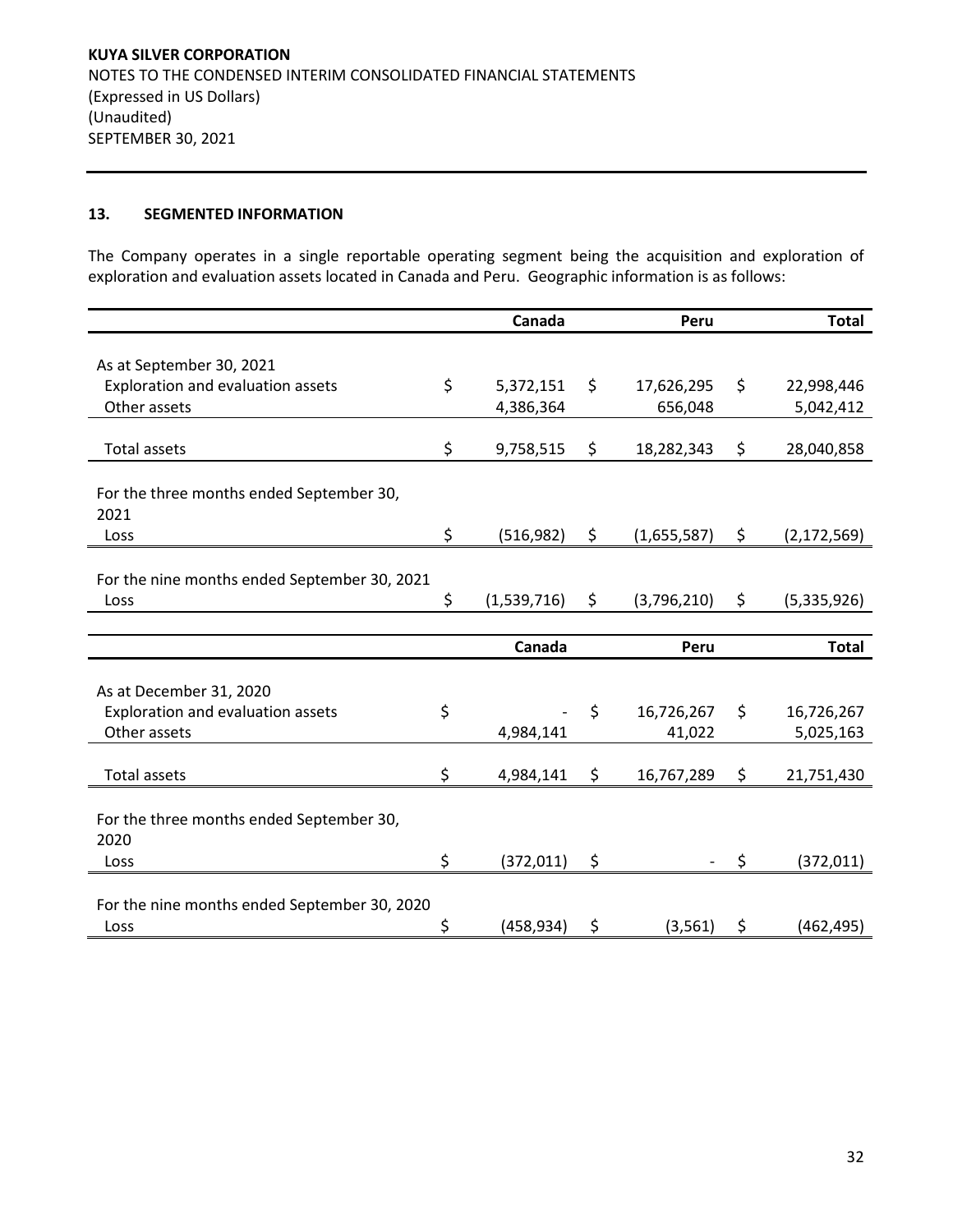# **14. FINANCIAL INSTRUMENT RISK**

The Company's Board of Directors has overall responsibility for the establishment and oversight of the Company's risk management framework. As at September 30, 2021, the Company's risk exposure and the impact on the Company's financial instruments are summarized below:

# **Credit risk**

Credit risk is the risk that one party to a financial instrument will fail to discharge an obligation and cause the other party to incur a financial loss. The Company's credit risk is primarily attributable to its liquid financial assets, being cash and receivables. The Company's primary bank accounts are held with major Canadian banks and funds are transferred to the subsidiary's foreign bank accounts as required to cover current expenditures; this minimizes the risk to the Company. Receivables are primarily due from a government agency and amounts owing from Electra for expense recovery.

# **Liquidity risk**

Liquidity risk is the risk that the Company will not be able to meet its financial obligations as they fall due. The Company's approach to managing liquidity is through regular monitoring of cash requirements. When necessary, the Company obtains financing from various investors to ensure all future obligations are fulfilled. The Company has sufficient cash as at September 30, 2021 to settle its current liabilities as they come due, however, management estimates additional funds are required to continue current operations for the upcoming twelve months (Note 1).

### **Market risk**

Market risk is the risk that the fair value or future cash flows of a financial instrument will fluctuate because of changes in market prices. Market risk is comprised of three types of market price changes:

### Foreign currency exchange risk

This risk relates to any changes in foreign currencies in which the Company transacts. The Company incurs costs for goods and services denominated in currencies other than the presentation currency and is subject to foreign currency risk on assets and liabilities denominated in currencies other than the United States dollar. The effect of a 10% change in the foreign exchange rate on monetary balances held in USD dollar and soles accounts would be approximately \$133,000 recorded in profit or loss for the nine months ended September 30, 2021. The effect of a 10% change in the foreign exchange rate on monetary balances held in CAD dollar and soles accounts would be approximately \$291,000 recorded in other comprehensive income or loss for the nine months ended September 30, 2021.

### Interest rate risk

This risk relates to the change in the borrowing rates of the Company. The Company is not exposed to interest rate risk as it does not have any significant financial instruments with interest rates, with the exception of cash. Interest earned on cash is based on prevailing bank account interest rates, which may fluctuate. A 1% increase or decrease in the interest rates would have a nominal impact in interest income for the nine months ended September 30, 2021.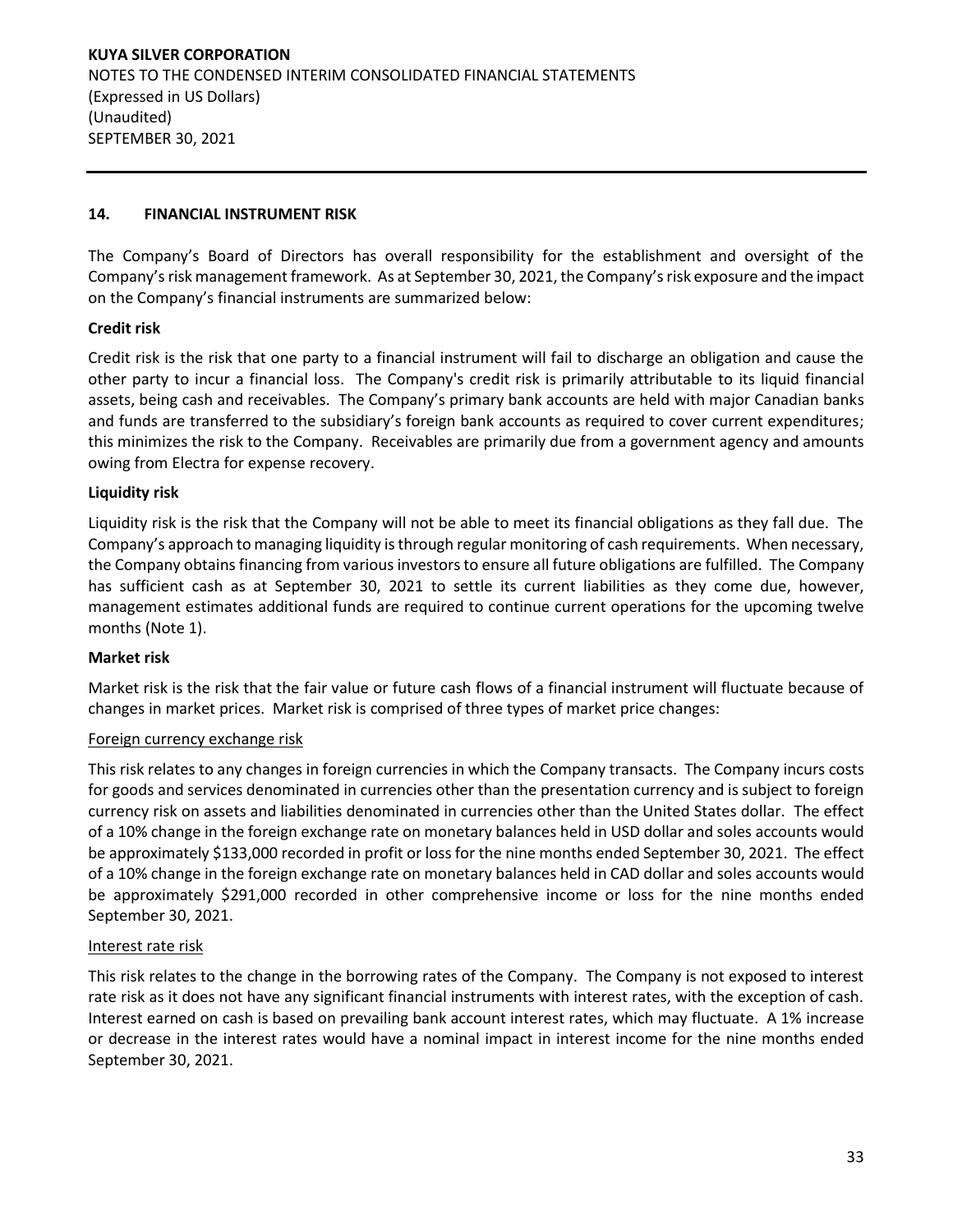# **14. FINANCIAL INSTRUMENT RISK** (cont'd…)

### **Market risk** (cont'd…)

### Price risk

This risk relates to fluctuations in commodity and equity prices. The Company closely monitors commodity prices of precious and base metals, individual equity movements, and the stock market to determine the appropriate course of action to be taken by the Company. Fluctuations in pricing may be significant.

The Company does not currently use financial instruments designed to hedge these market risks.

#### **Fair value hierarchy**

The Company's financial instruments recorded at fair value require disclosure about how the fair value was determined based on significant levels of inputs described in the following hierarchy:

#### Level 1

Quoted prices are available in active markets for identical assets or liabilities as of the reporting date. Active markets are those in which transactions occur in sufficient frequency and value to provide pricing information on an ongoing basis.

#### Level 2

Pricing inputs are other than quoted prices in active markets included in level 1. Prices in level 2 are either directly or indirectly observable as of the reporting date. Level 2 valuations are based on inputs including quoted forward prices for commodities, time value and volatility factors, which can be substantially observed or corroborated in the marketplace.

### Level 3

Valuations in this level are those with inputs for the asset or liability that are not based on observable market data.

The Company has classified its cash, receivables, accounts payable and accrued liabilities and related party loans as amortized cost. The fair value of cash, receivables, and accounts payable and accrued liabilities approximates their carrying values because of the short-term nature of these instruments.

### **15. CAPITAL MANAGEMENT**

The Company defines capital as cash, debt, and the components of shareholders' equity. The Company's objectives when managing capital are to identify, pursue, and complete the exploration and development of its exploration and evaluation assets, to maintain financial strength, to meet its on-going liabilities, to continue as a going concern, to maintain creditworthiness, and to maximize returns for shareholders over the long term. The Company manages its capital in a manner consistent with the risk characteristics of the assets it holds. All financing, including equity and debt, are analyzed by management and approved by the Board of Directors. The Company does not have any externally imposed capital requirements. There has been no significant change in the Company's objectives, policies, and processes for managing its capital during the nine months ended September 30, 2021.